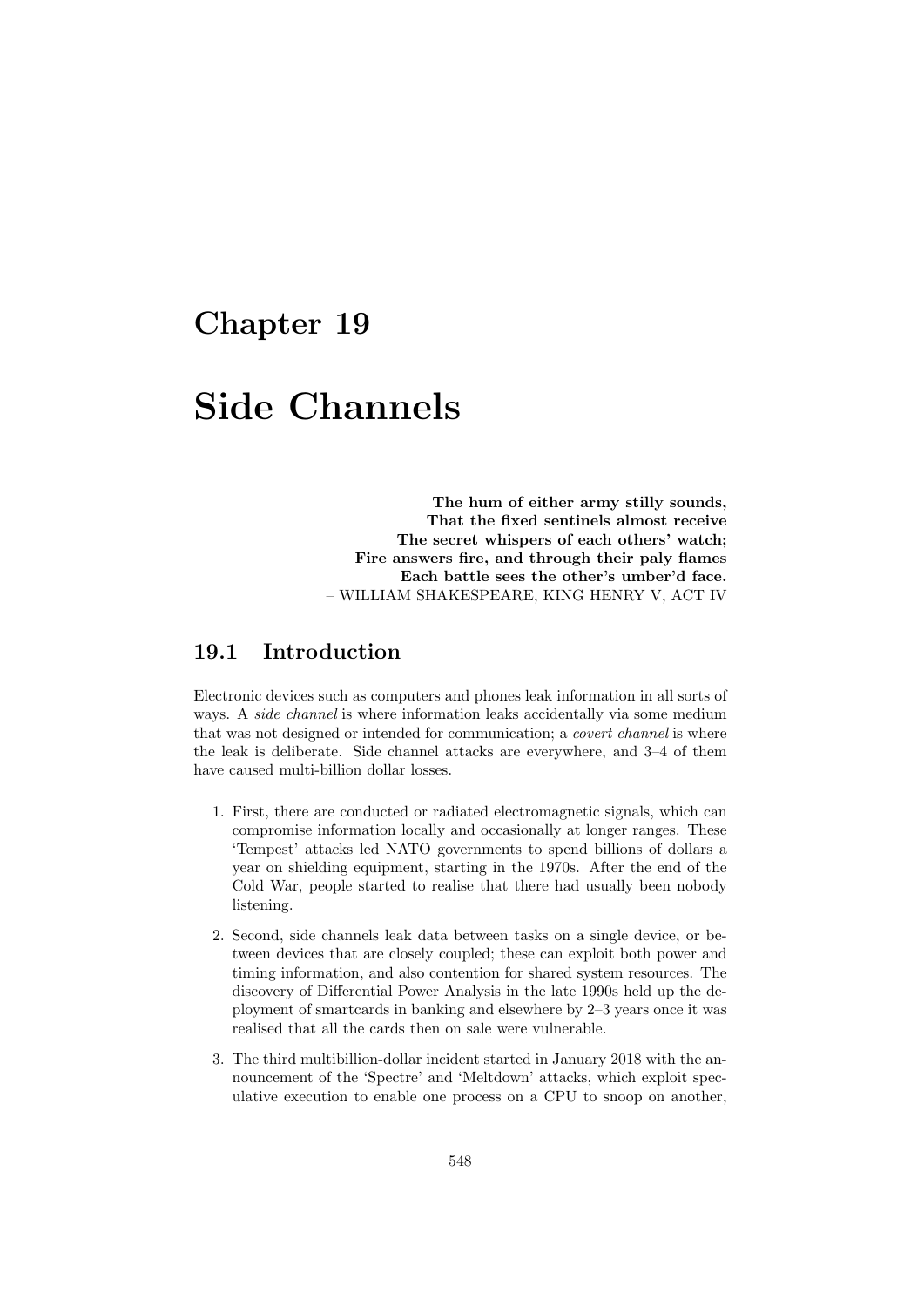for example to steal its cryptographic keys. This will probably force the redesign of all superscalar CPUs over 2020–5.

- 4. There are attacks that exploit shared local physical resources, such as when a phone listens to keystrokes entered on a nearby keyboard, or indeed on a keyboard on its own touch screen – whether that sensing is done with microphones, the accelerometer and gyro, or even the camera. Another example is that a laser pulse can create a click on a microphone, so a voice command can be given to a home assistant through a window. So far, none of the side-channel attacks on phones and other IoT devices has scaled up to have major impact – but there are ever more of them.
- 5. Finally, there are attacks that exploit shared social resources. An example is identifying someone in a supposedly anonymous dataset from patterns of communications, location history or even just knowing when they went on holiday. This has led to many poor policy decisions and much wishful thinking around whether personal data can be anonymised sufficiently to escape privacy law. There have been both scandalous data leaks, and complaints that data should be made more available for research and other uses. It's hard to put a dollar value on this, but it is significant in fields such as medical research, as we discussed in chapter 11.

We have known about side channels for years but have consistently underestimated the importance of some, while spending unreasonable sums on defending against others. A security engineer who wants to protect systems long-term without either overlooking real and scalable threats, or wasting money chasing shadows, needs to understand the basics.

# 19.2 Emission security

*Emission security*, or Emsec, is about preventing attacks using *compromising emanations*, namely conducted or radiated electromagnetic signals. It's mostly military organizations that worry about *Tempest*, where the stray RF emitted by computers and other electronic equipment is picked up by an opponent and used to reconstruct the data being processed. It has become an issue for voting machines too, after a Dutch group found they could tell at a distance which party a voter had selected on a voting machine, and attacks have also been demonstrated on automatic teller machines (though these don't really scale).

Both active and passive emission security measures are closely related to *electromagnetic compatibility* (EMC) and *radio frequency interference* (RFI), which can disrupt systems accidentally, as well as *electromagnetic pulse* (EMP) weapons, which disrupt them deliberately. (I discuss these in more detail in the chapter on electronic warfare.) As more and more everyday devices get hooked up to wireless networks, and as devices acquire more sensors, all these problems – RFI/EMC, side channels and electronic warfare threats – may get worse.

Security Engineering 549 Ross Anderson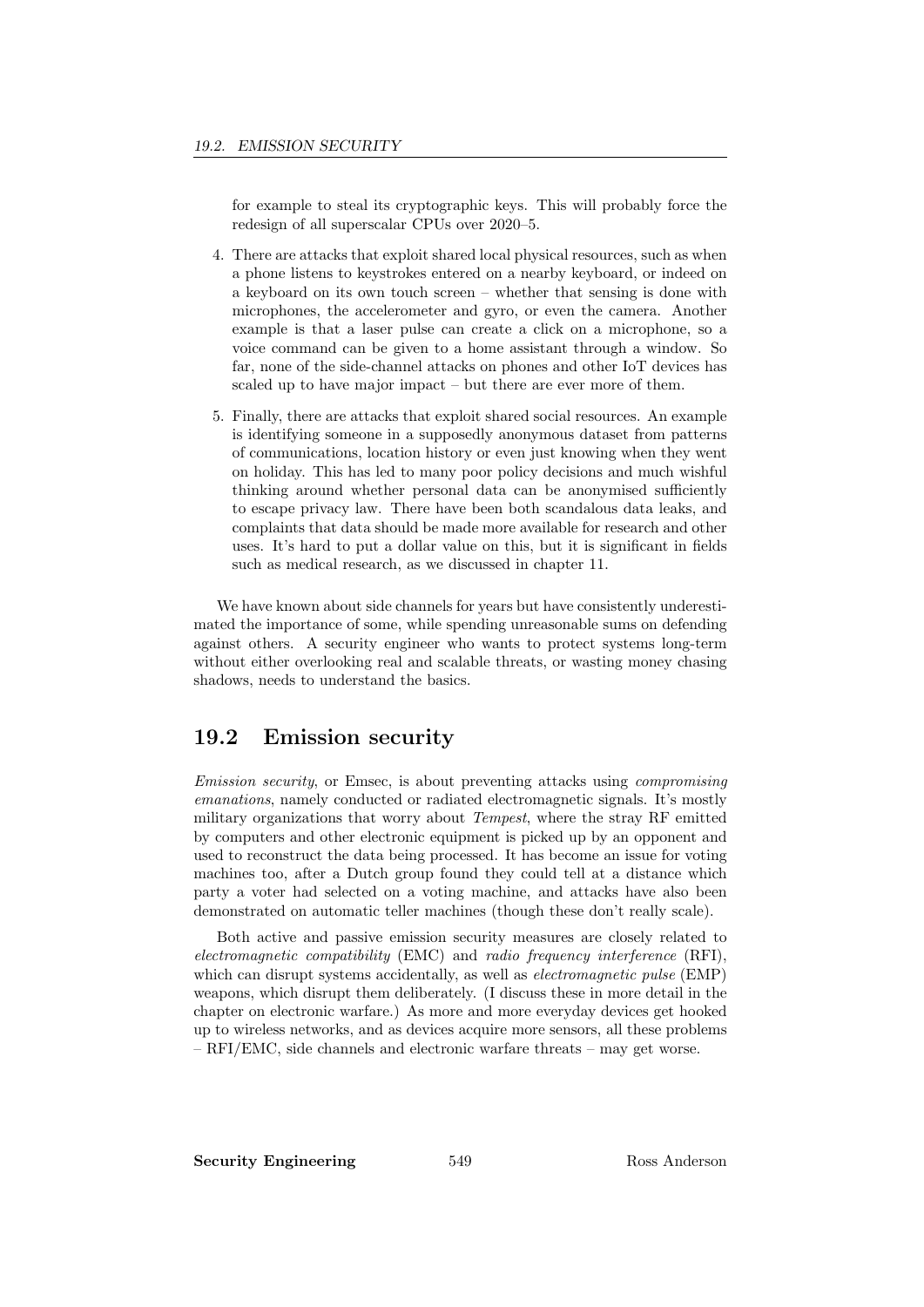#### 19.2.1 History

Crosstalk between telephone wires was well known to the 19th century telephony pioneers, whose two-wire circuits were stacked on tiers of crosstrees on supporting poles. They learned to cross the wires over at intervals to make each circuit a twisted pair. Crosstalk first came to the attention of the military in 1884–85, and the first known combat exploit was in 1914. Field telephone wires were laid to connect units bogged down in the mud of Flanders, and often ran for miles, parallel to enemy trenches a few hundred yards away. An early WWI phone circuit was a single-core insulated cable which used earth return in order to halve the cable's weight and bulk. It was soon discovered that earth leakage caused crosstalk, including messages from the enemy side. Listening posts were quickly established and protective measures were introduced, including the use of twisted-pair cable. By 1915, valve amplifiers had extended the earth leakage listening range to 100 yards for telephony and 300 yards for Morse code. People found that the tangle of abandoned telegraph wire in no-man's land provided such a good communications channel, and leaked so much traffic, that clearing it away become a task for which lives were spent. By 1916, earth return circuits had been abolished within 3000 yards of the front [1104].

The intelligence community discovered side-channel attacks on cryptographic equipment around World War 2, when Bell sold the US government a mixer to add one-time tapes to telegraph traffic and discovered plaintext leaking out in ciphertext. In 1960, after the UK Prime Minister ordered surveillance on the French embassy during negotiations about joining the European Economic Community, his security service's scientists noticed that the enciphered traffic from the embassy carried a faint plaintext signal, and constructed equipment to recover it. By the 1960s, NATO started work on Tempest standards. There was a brief public reference to the possibility that computer data might leak in Rand Corporation reports by Willis Ware in 1967 and 1970 [1602, 1603]. After that, emission security became a classified topic, with secret NATO standards set by 1980 that were only declassified in 2000.

Meanwhile the stray RF leaking from the local oscillator signals in domestic television sets was being targeted by direction-finding equipment in 'TV detector vans' in Britain, where TV owners must pay an annual license fee to support public broadcast services. The fact that computer data might also leak came to public attention in 1985 when Wim van Eck, a Dutch researcher, published an article describing how to reconstruct the picture on a VDU at a distance using a modified TV set [490]. The story of the leaky French cipher machine was leaked by the security service whistleblower Peter Wright in 1987 [1652]. Published research in emission security and related topics took off in the 1990s, as I'll discuss shortly.

#### 19.2.2 Technical Surveillance and Countermeasures

Before we dive into the details of Tempest attacks, it is worth noting that the simplest and most widespread attacks that use the electromagnetic spectrum are not those exploiting unintended RF emissions of innocuous equipment, but where a listening device is introduced by the attacker, or (more recently) when

Security Engineering 550 Ross Anderson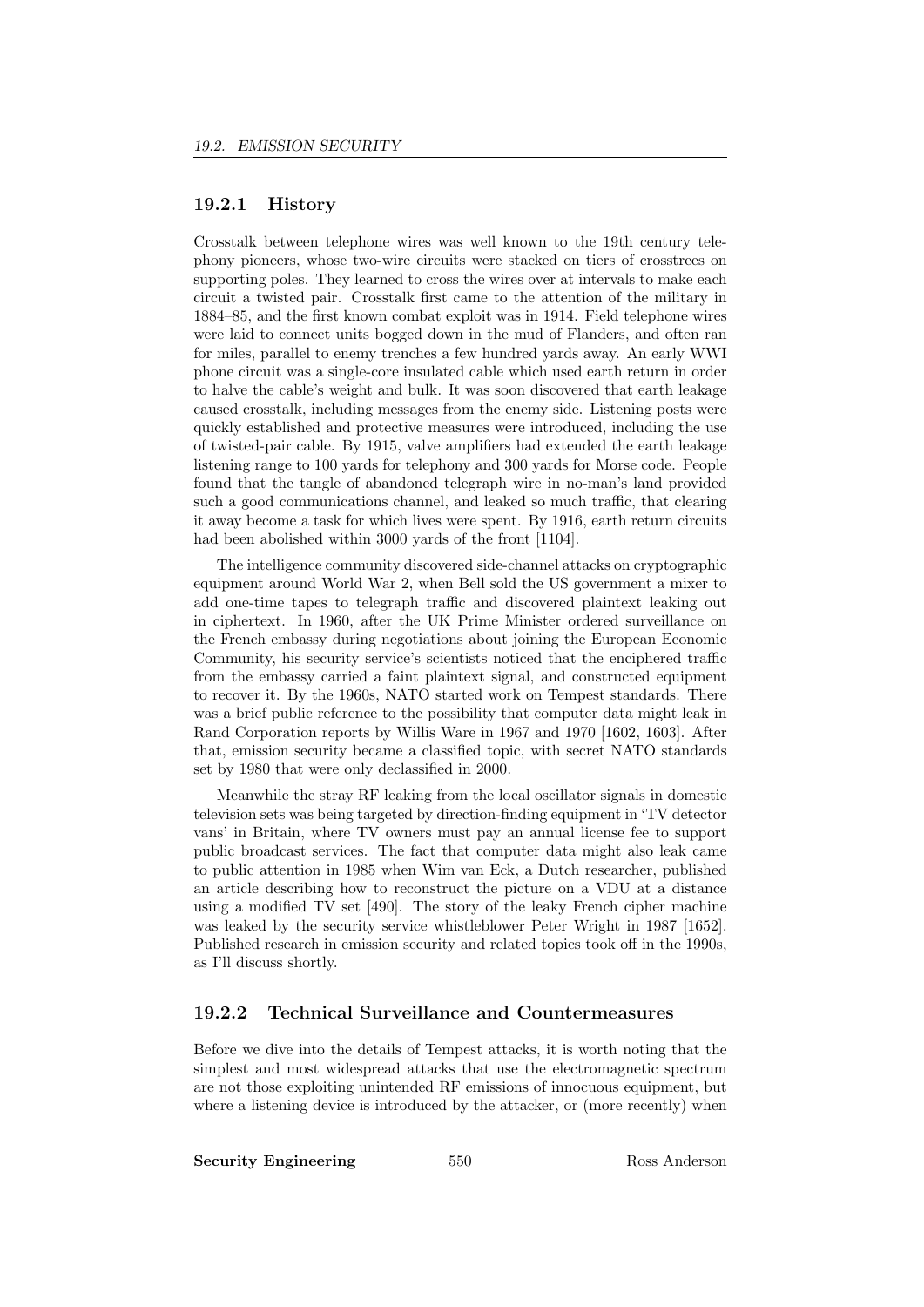a target's device is compromised by malware. No matter how well it is protected by encryption and access controls while in transit or storage, most highly confidential information comes into being either as speech or as keystrokes on a laptop or phone. If it can be captured by the opponent at this stage, then no subsequent protective measures are likely to help very much.

An extraordinary range of bugs is available on the market:

- At the low end, a few tens of dollars will buy a simple radio microphone that you can stick under a table when visiting the target. Battery life is the main constraint on these devices. They typically have a range of only a few hundred yards, and a lifetime of days to weeks.
- At the next step up are devices that draw their power from the mains, a telephone cable or some other external electricity supply, and so can last indefinitely once emplaced. Some look like electrical adaptors but send audio and video back to their owner; police covert-entry teams install them in the homes of serious crime suspects. Others clip into a computer keyboard cable and look like a connector. But whatever the form factor, most use off-the-shelf mobile phone technology. They can be seen as custom handsets that go off-hook silently when called. This gives them worldwide range.
- *•* One exotic device, on show at the NSA Museum in Fort Meade, was presented to the US ambassador in Moscow in 1946 by a class of schoolchildren. It was a wooden replica of the Great Seal of the United States, and the ambassador hung it on the wall of the office in his residence. In 1952, it was discovered to contain a resonant cavity that acted as a microphone when illuminated by microwaves from outside the building, and retransmitted the conversations that took place in his office. Right up to the end of the Cold War, embassies in Moscow were regularly irradiated with microwaves, so variants of the technique presumably remained in use.
- Bugs are also implanted in equipment. In 1984, sixteen bugs were discovered in IBM Selectric typewriters in the US embassy in Moscow; each stored eight key presses and then transmitted them in a single burst. There have been many *keyloggers* designed and fielded since then in keyboards and keyboard cables, using a wide variety of sensors and side channels [1078].
- Laser microphones work by shining a laser beam at a reflective or partially reflective surface, such as a window pane, in the room where the target conversation is taking place. The sound waves modulate the reflected light, which can be picked up and decoded at a distance.
- However it's now possible that the bulk of surveillance worldwide is done by creepware – by software installed on the target's phone either remotely by a skilled attacker, or by a coercive or manipulative family member, or sometimes even as a condition of employment.

An expert in *technical surveillance countermeasures* (TSCM) will have a whole bag of tools to provide protection against such attacks.

Security Engineering 551 Ross Anderson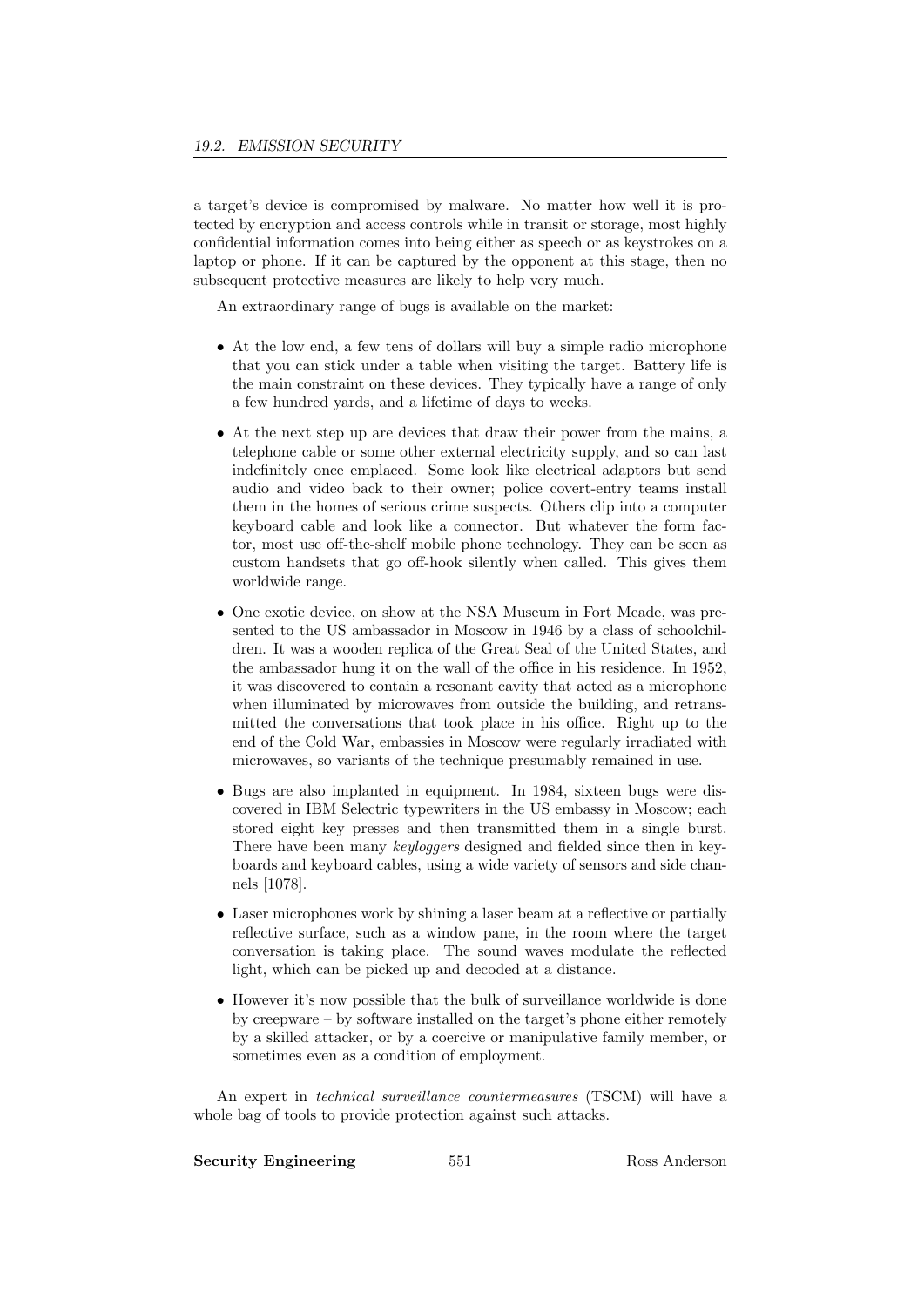- *•* The better *surveillance receivers* sweep the radio spectrum from about 10 KHz to 3 GHz every few tens of seconds, and look for signals that can't be explained as broadcast, police, air traffic control and so on. Directsequence spread spectrum can be spotted from its power spectrum, and frequency hoppers will typically be observed at different frequencies on successive sweeps. Burst transmission does better. But the effectiveness of surveillance receivers is limited by the bugs that use the same frequencies and protocols as legitimate mobile phones. Many organizations tried to forbid the use of mobiles, but most have given up; even the Royal Navy eventually had to allow sailors to keep their phones on board ship as too many of them left.
- *•* The *nonlinear junction detector* can find hidden devices at close range. It broadcasts a weak radio signal and listens for odd harmonics, generated when the transistors, diodes and other nonlinear junctions in the equipment rectify the signal. However, if the bug has been planted in or near legitimate equipment, then the nonlinear junction detector is not much help. There are also expensive bugs designed not to re-radiate at all.
- *•* Breaking the line of sight, such as by planting trees around your laboratory, can be effective against laser microphones but is often impractical.
- It's possible to detect hidden wireless cameras that just use the normal building wifi by their traffic patterns, and researchers have developed apps for this purpose [349].
- *•* Some facilities have shielded rooms, so that even if bugs are introduced their signals can't be heard outside [112]. In NATO countries, Top Secret material is supposed to be kept in a *secure compartmented information facility* (SCIF) that has both physical security and acoustic shielding, and is swept regularly for bugs; a SCIF may have electromagnetic shielding too if a threat assessment suggests that capable motivated opponents might get close enough. Shielded rooms are required in the UK for researchers to access sensitive personal data held by government, such as tax records. There are vendors who sell prefabricated rooms with acoustic and electromagnetic shielding. But this is harder than it looks. A new US embassy building in Moscow had to be abandoned after large numbers of microphones were found in the structure, and Britain's counterintelligence service decided to tear down and rebuild a large part of a new headquarters building, at a cost of about \$50m, after an employee of one of the building contractors was found to have past associations with the Provisional IRA.
- After the Obama administration kicked out three dozen Russian diplomats for eavesdropping on US officials' mobile phones, it was reported that the Russians had even picked up conversations in unshielded SCIFs by hacking officials' phones [476].

Technological developments are steadily making life easier for the bugger and harder for the defender. As more and more devices acquire intelligence and short-range radio or infrared communications – as the 'Internet of Things' becomes the 'Internet of Targets' – there is ever more scope for attacks via

Security Engineering 552 Ross Anderson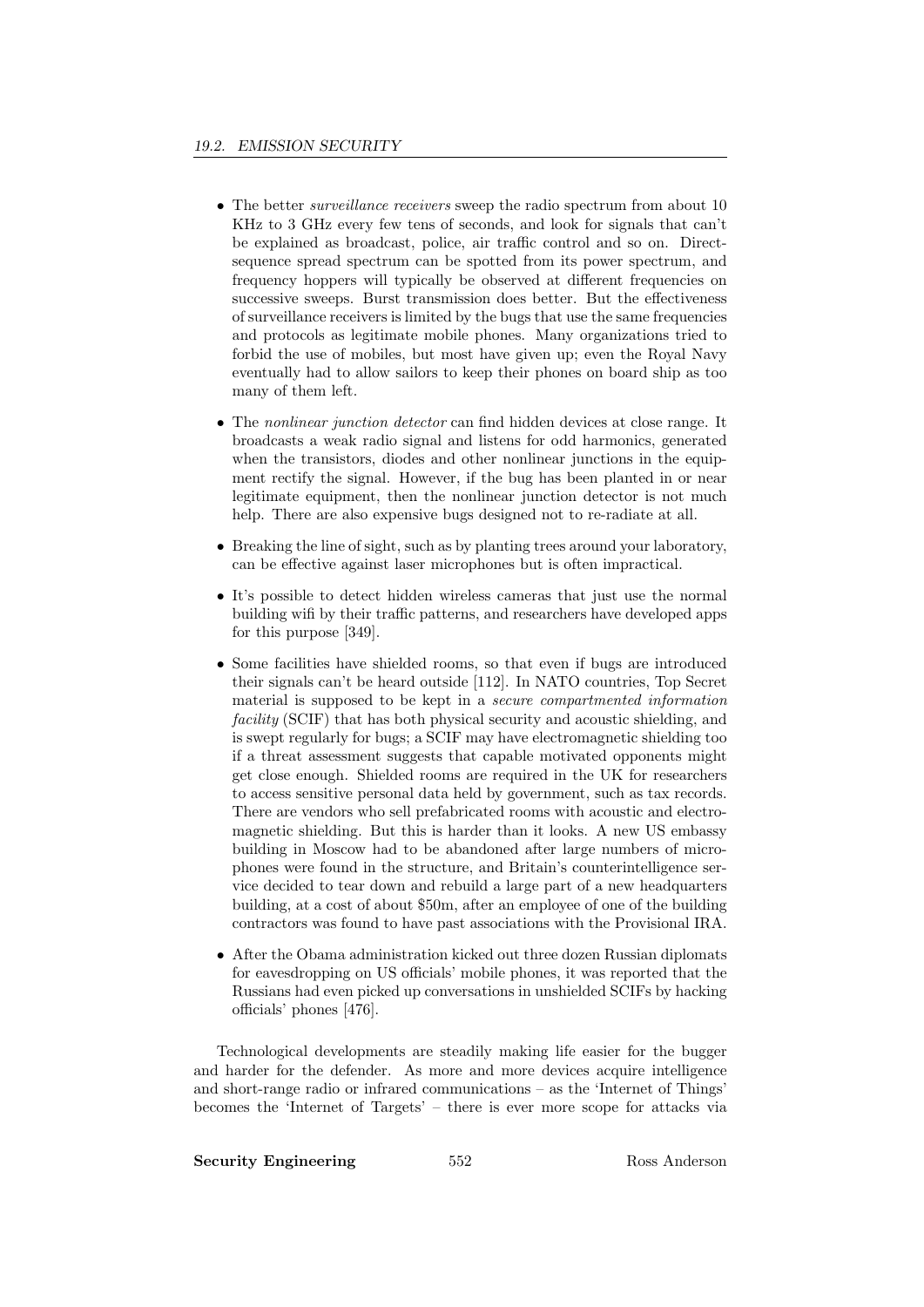equipment that's already there rather than stuff that needs to emplaced for the purpose. It's not just that your laptop, tablet or mobile phone might be running creepware that records audio and uploads it later. The NSA banned Furby toys in its buildings, as the Furby remembers (and randomly repeats) things said in its presence. The Cayla talking doll was banned in Germany as strangers could use it to listen to a child remotely, and speak to them too.

But there are many more subtle ways in which existing electronic equipment can be exploited.

# 19.3 Passive attacks

We'll first consider passive attacks, that is, attacks in which the opponent exploits electromagnetic signals that are presented to him without any effort on his part to create them. I'll exclude optical signals for now, and discuss them along with acoustic attacks later.

Broadly speaking, there are two categories of electromagnetic attack. The signal can either be conducted over some kind of circuit (such as a power line or phone line), or it may be radiated as radio frequency energy. These are referred to by the military as 'Hijack' and 'Tempest' respectively. They are not mutually exclusive; RF threats often have a conducted component. For example, radio signals emitted by a computer can be picked up by the power main and conducted into nearby buildings.

#### 19.3.1 Leakage through power and signal cables

Every hardware engineer knows that high-frequency signals leak everywhere and you need to work hard to stop them causing problems. Conducted information leakage can be suppressed by careful design, with power supplies and signal cables suitably filtered. But civilian equipment only needs to be well-enough shielded that it doesn't interfere with radio and TV; it's a much harder task to prevent any exploitable leak of information.

In military parlance, *red* equipment (carrying confidential data) has to be isolated by filters and shields from *black* equipment (that can send signals directly to the outside world). Equipment with both red and black connections, such as cipher machines, is tricky to get right, and shielded equipment tends to be available only in small quantities, made for government markets. But the costs don't stop there. The operations room at an air base can have hundreds of cables leading from it; filtering them all, and imposing strict configuration management to preserve red/black separation, can cost millions. The contractors are expensive, as the staff all need clearances – the NATO standard SDIP-20 for emission security (formerly AMSG 720B) is classified.

#### 19.3.2 Leakage through RF signals

When I first learned to program in 1972 at the Glasgow Schools' Computer Centre, we had an IBM 1401 with a 1.5 MHz clock. A radio tuned to this frequency

Security Engineering 553 Ross Anderson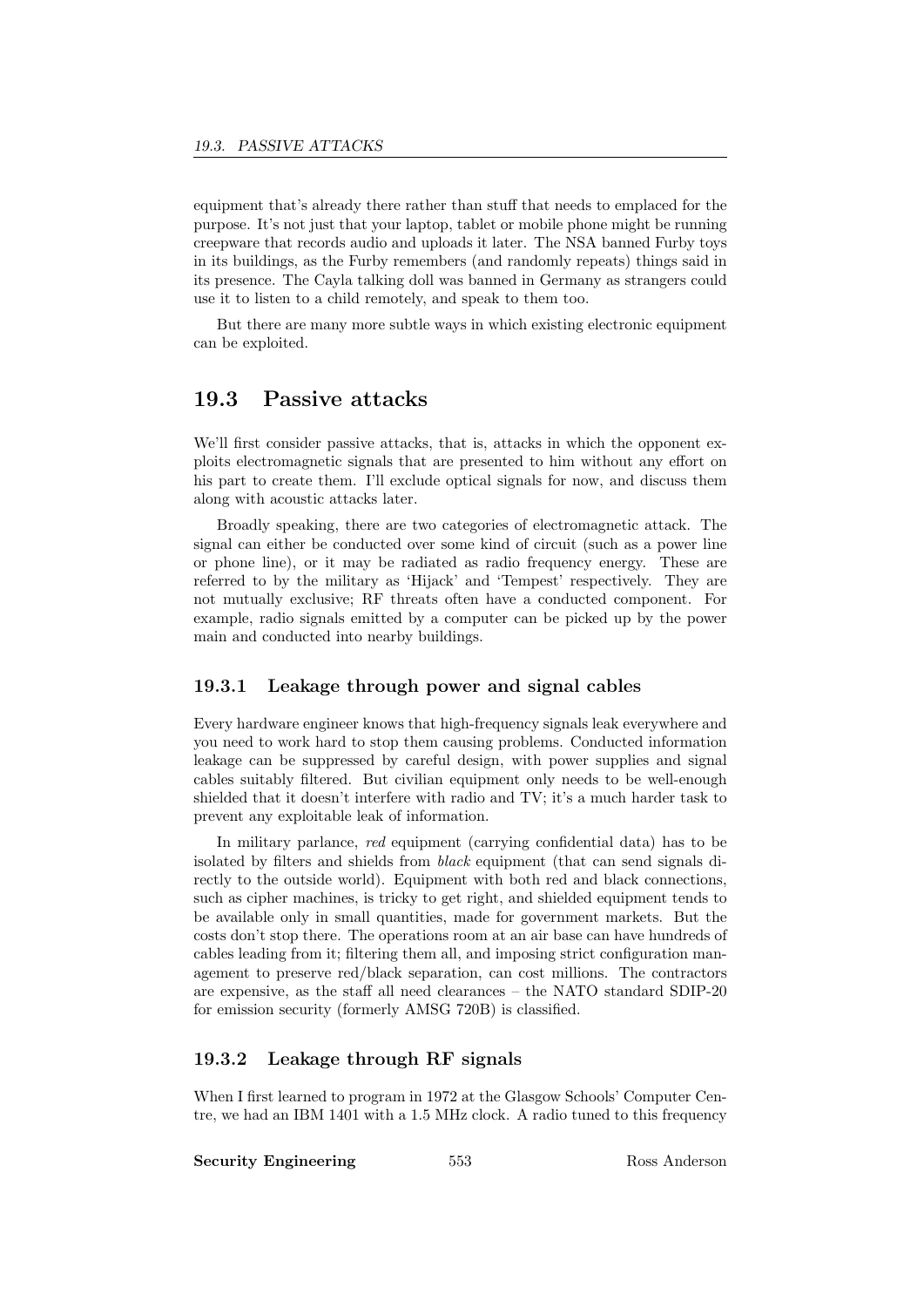in the machine room would emit a loud whistle, which varied depending on the data being processed. Some people used this as a debugging aid. A school colleague had a better idea: he wrote a set of subroutines of different lengths so that by calling them in sequence, the computer could play a tune. It never occurred to us that this could be used for mischief as well as fun.

Moving now to more modern equipment, the VDUs used as monitors until the early 2000s naturally emit a TV signal  $-$  a VHF or UHF radio signal modulated with the image currently being displayed. The beam current is modulated with the video signal, which contains many harmonics of the dot rate, some of which resonate with metal components and radiate better than others. Given a broadband receiver, these emissions can be picked up and reconstituted as video. Wim van Eck discovered this and made it public in 1985 [490]; equipment design is discussed in his paper and in much more detail in [902]. Contrary to popular belief, the more modern flat displays are also generally easy to snoop on; a typical laptop has a serial line going through the hinge from the system unit to the display and this carries the video signal (Figure 19.1).





Figure 19.1: – RF signal from a Toshiba laptop reconstructed several rooms away, through three plasterboard walls (courtesy of Markus Kuhn [901]).

Other researchers started to experiment with snooping on everything from fax machines through shielded RS-232 cables to ethernet [441, 1451]. Hans-Georg Wolf demonstrated a Tempest attack that could recover card and PIN data from a cash machine at a distance of eight meters [893]. Most business sectors just ignored the problem, as countermeasures such as shielding and jamming are difficult and expensive to do properly  $[123]$ . The military's expertise and equipment remained classified and unavailable outside the defence world. Finally, in October 2006, a Dutch group opposed to electronic voting machines demonstrated that the machine used to collect 90% of the election ballots in

Security Engineering 554 Ross Anderson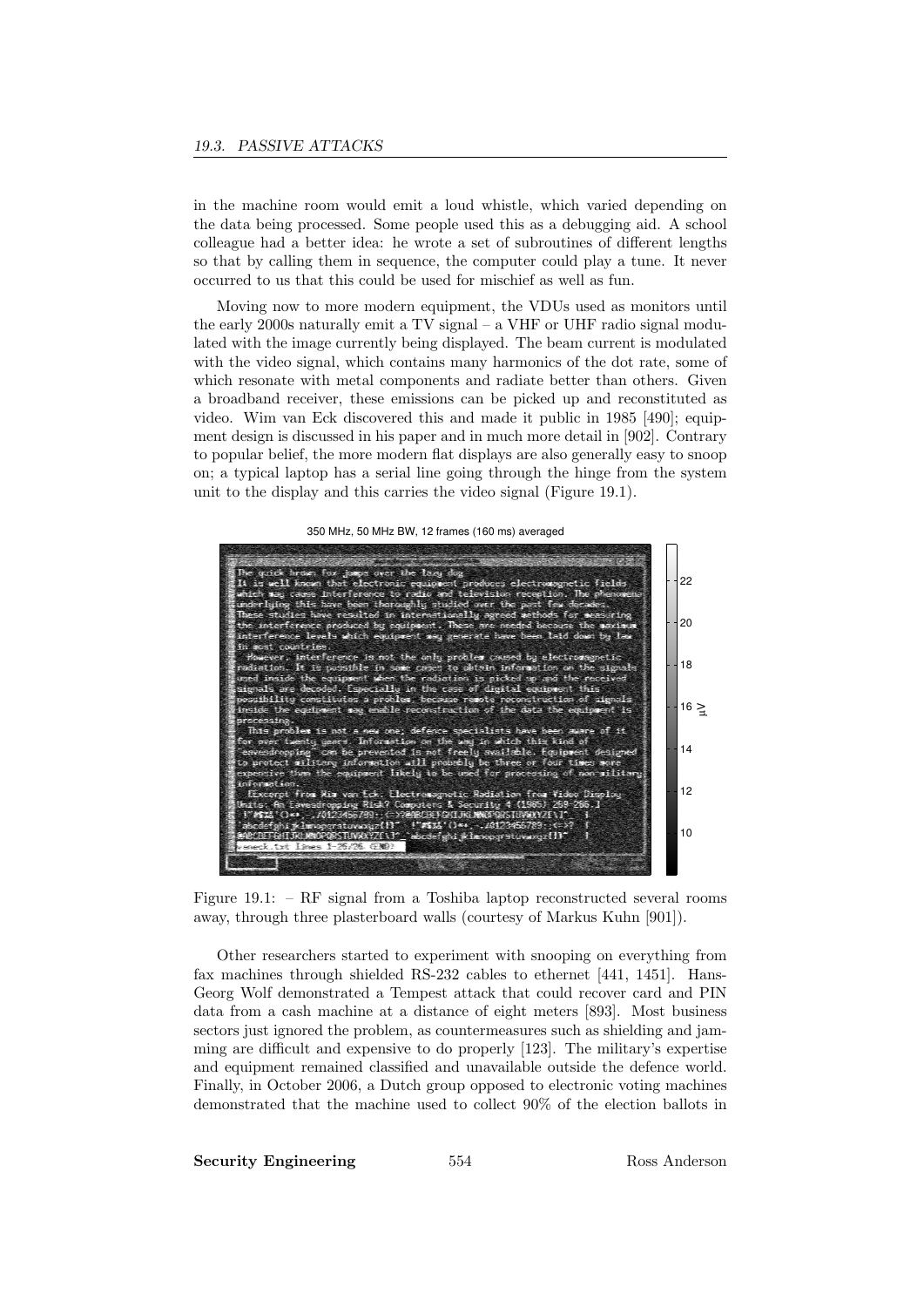the Netherlands could be eavesdropped from a distance of several tens of meters [639]. This led to a Dutch government requirement that voting equipment be Tempest-tested to a level of 'Zone 1 - 12dB'.

The *zone* system works as follows. Equipment certified as Zone 0 should not emit any signals that are exploitable at a distance of one meter; it should protect data from electronic eavesdropping even if the opponent is in the next room, and the wall is something flimsy like plasterboard. Zone 1 equipment should be safe from opponents at a distance of 20 meters, so the Dutch 'Zone 1 - 12dB' criterion means that a voting machine should not leak any data on what vote was cast to an eavesdropper 5 meters away. Zone 2 and Zone 3 mean 120 and 1200 meters respectively. Technical details of zoning were briefly published by the Germans in 2007, as [294]. This document was then withdrawn, perhaps because the Americans objected. But everything in it was already in the public domain except the zone limit curves, which are worst-case relative attenuations between distances of 20m, 120m and 1200m from a small dipole or loop antenna, taking into account the difference between nearfield and farfield dropoff. Any competent RF engineer can reverse engineer the rest of it.

The zone system has come into wide governmental use since the end of the Cold War slashed military budgets and forced governments to confront the fact that there are almost no attacks, except on high-value targets to which an opponent can get really close such as diplomatic missions. The Snowden papers revealed that the US's principal Tempest target was the UN diplomatic missions in New York, and even there, such techniques were only used against the handful of nations whose computers couldn't be compromised using malware.

Governments realised they had been wasting billions on shielding everything, and cost cuts forced them to use commercial off-the-shelf (COTS) equipment for almost everything. COTS equipment tends to be zone 2 when tested, with some particularly noisy pieces of kit in zone 3. By knowing which equipment radiates what, you can keep your most sensitive data on equipment furthest from the facility perimeter, and shield stuff only when you really have to. Zoning has greatly cut the costs of emission security.

Markus Kuhn and I developed a lower-cost protection technology, called 'Soft Tempest', which has been deployed in some products, such as Dutch election machines [902]. It uses software techniques to filter or mask the informationbearing electromagnetic emanations from a computer system. We discovered that most of the information-bearing RF energy from a VDU was concentrated in the top of the spectrum, so we removed the top 30% of the Fourier transform of a standard font by convolving it with a suitable low-pass filter (see Figures 19.3 and 19.4).

# TrustNo1



Figure  $19.3$  – normal text Figure  $19.4$  – text low-pass filtered

This has an almost imperceptible effect on the screen contents as seen by the user. Figures 19.5 and 19.6 display photographs of the screen with the two

Security Engineering 555 Ross Anderson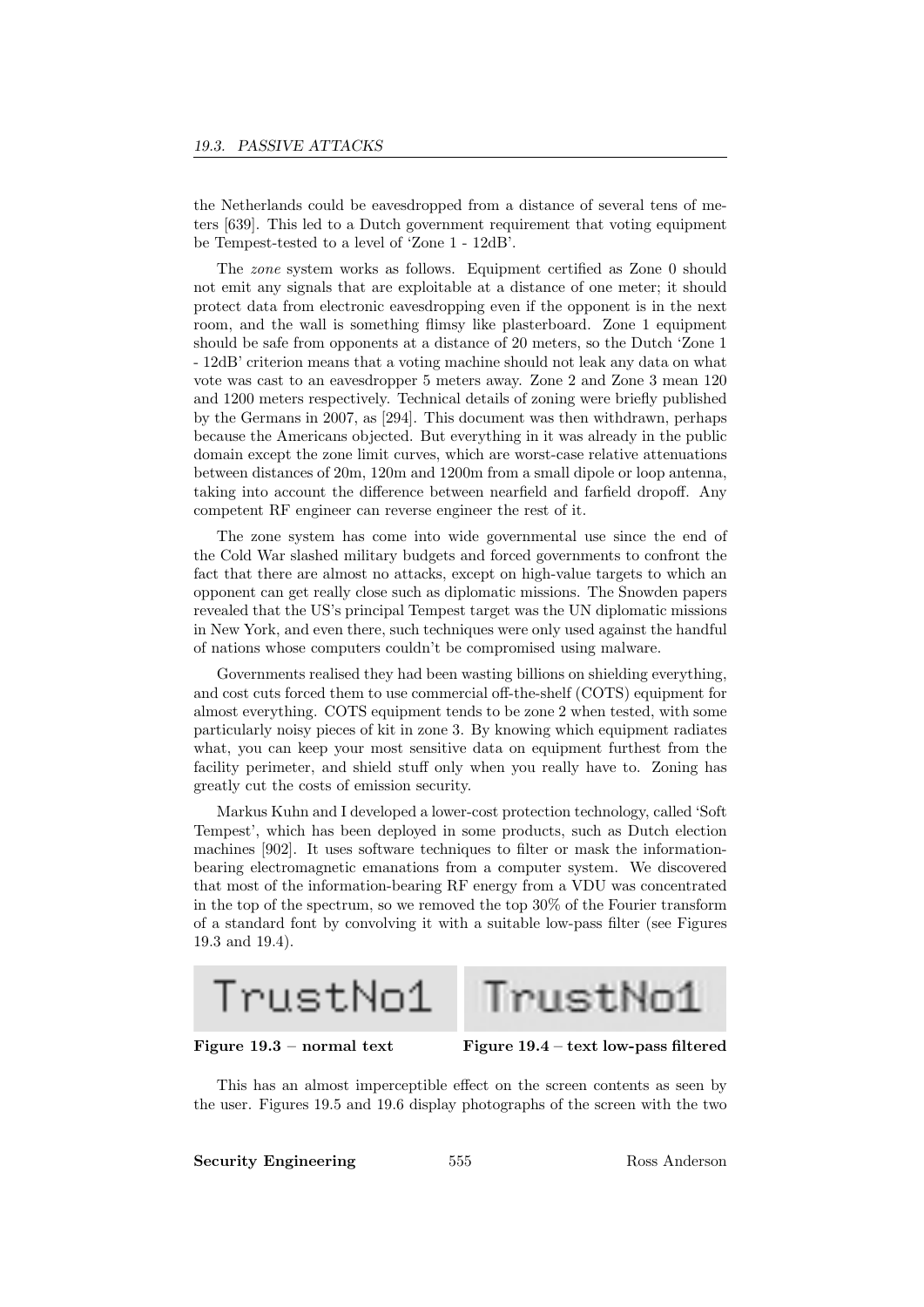video signals from Figures 19.3 and 19.4.



Figure  $19.5$  – screen, normal text Figure  $19.6$  – screen, filtered text

However, the difference in the emitted RF is dramatic, as illustrated in the photographs in Figures 19.7 and 19.8. These show the potentially compromising emanations, as seen by a Tempest monitoring receiver.

Using Soft Tempest techniques on VDUs translated to a difference of a zone [88]. Less can be done for modern flat screens, but for some devices, there are still useful gains to be had. This technology ended up being used in some voting machines, and in some email encryption programs.



Figure 19.7 – page of normal text Figure 19.8 – page of filtered text

However, it's not enough to simply encrypt a keyboard scan pattern to protect it, as the attacker can use active as well as passive techniques. The phenomenon we observed with the IBM 1401 – that a suitable program would turn a computer into a radio broadcast transmitter – is easy to reimplement on a modern computer. Figures 19.9 and 19.10 show what the screen on a PC looks like when the video signal is an RF carrier at 2 MHz, modulated with pure tones of 300 and 1200 Hz.



Security Engineering 556 Ross Anderson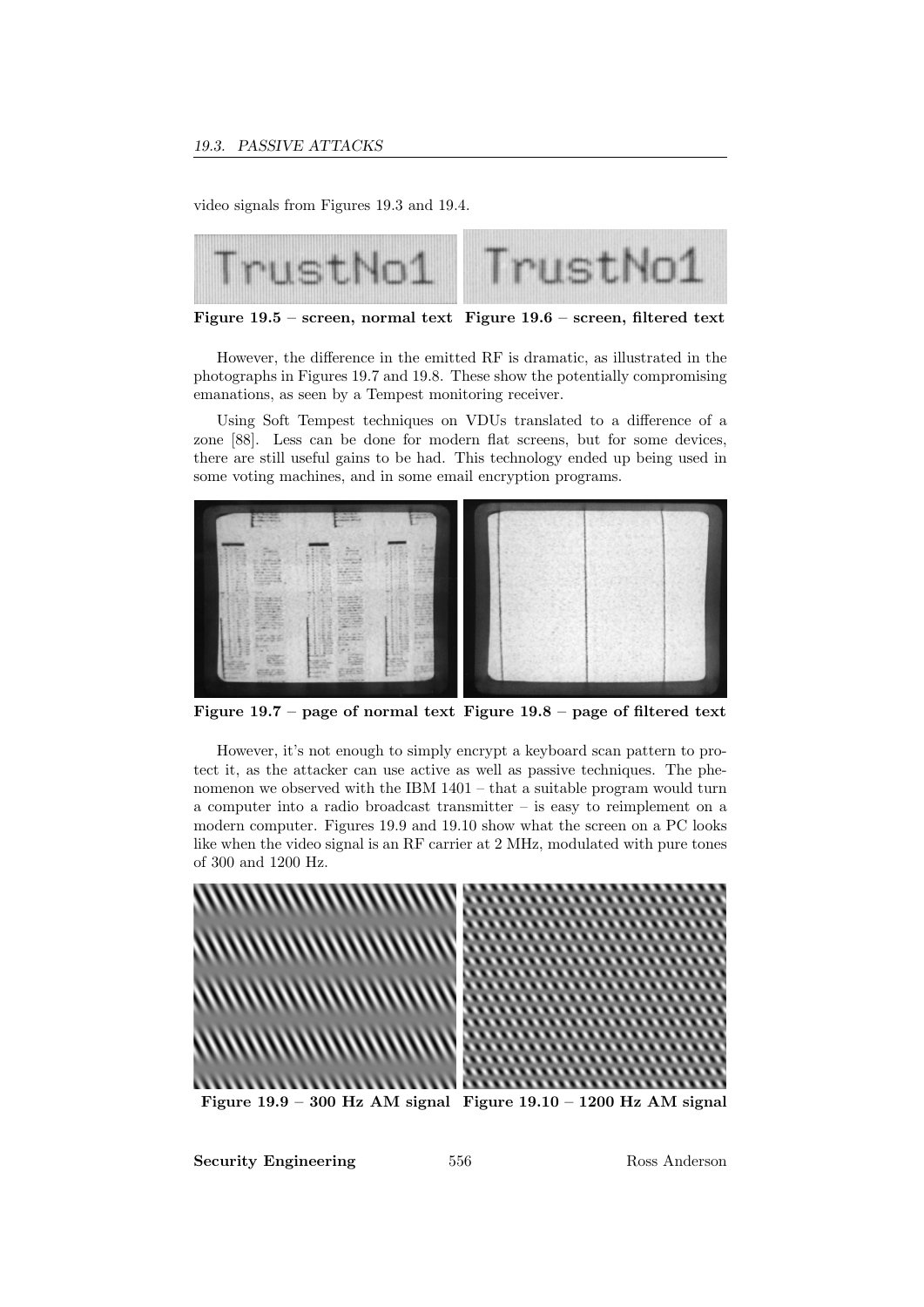Using such tricks, malware can infect a machine that's air-gapped from the Internet and exfiltrate data to a radio receiver hidden nearby [902]. And the intelligence community knew this: there had been a report of the CIA using software-based RF exploits in economic espionage in a TV documentary in 1995 [865]. Material declassified by the NSA in response to a FOIA request [801] revealed that the codeword *Teapot* refers to "the investigation, study, and control of intentional compromising emanations (i.e., those that are hostilely induced or provoked) from telecommunications and automated information systems equipment." The possibility of malware is one reason why Tempest testing involves not just listening passively to the device under test, but injecting into it signals that simulate the worst-case attack in which the opponent has used a software exploit to take over the device and tries to set up a covert channel [210].

The final class of classical Emsec attacks is the exploitation of RF emanations that are accidentally induced by nearby RF sources, called *Nonstop* by the US military [112]. If equipment processing sensitive data is used near a mobile phone, then the phone's transmitter may induce currents in the equipment that get modulated with sensitive data by the nonlinear junction effect and reradiated. For this reason, it used to be forbidden to use a mobile phone within 5 meters of classified equipment. Nonstop attacks are also the main Emsec concern for ships and aircraft; here, an attacker who can get close enough to do a passive Tempest attack can probably do much more serious harm than eavesdropping, but as military ships and aircraft often carry very powerful radios and radars, one must be careful that their signals don't get modulated accidentally with something useful to the enemy. In one case, Soviet spy ships were found to be listening to US military data in Guam from outside the 3-mile limit.

#### 19.3.3 What goes wrong

As Ed Snowden confirmed, the Emsec threats to embassies in hostile countries are real. The UK embassy in one hostile Arab country used to be on the second floor of an office block whose first and third floors were occupied by the Mukhabarat, the local secret police; if that's what you get given as diplomatic premises, then shielding all electronic equipment (except that used for deception) will be part of the solution. It won't be all of it; your cleaning staff will be in the pay of the Mukhabarat and will helpfully loosen your equipment's Tempest gaskets, just as they change the batteries in the room bugs.

As for the defensive side of things, there was a scandal in April 2007 when it emerged that Lockheed-Martin had ignored Tempest standards when installing equipment in US Coast Guard vessels. Documents were left on the web site of the Coast Guard's Deepwater project and ended up on an activist website, cryptome.org, which was closed down for a while. The documents tell a story not just of emission security defects – wrong cable types, violations of cable separation rules, incorrect grounding, missing filters, red/black violations, and so on  $-$  but of a more generally botched job. The ships also had hull cracks, outdoor radios that were not waterproof, a security CCTV installation that did not provide the specified 360 degree coverage, and much more [416]. This led to a Congressional inquiry. The documents provide some insight into Tempest and Nonstop accreditation procedures.

Security Engineering 557 Ross Anderson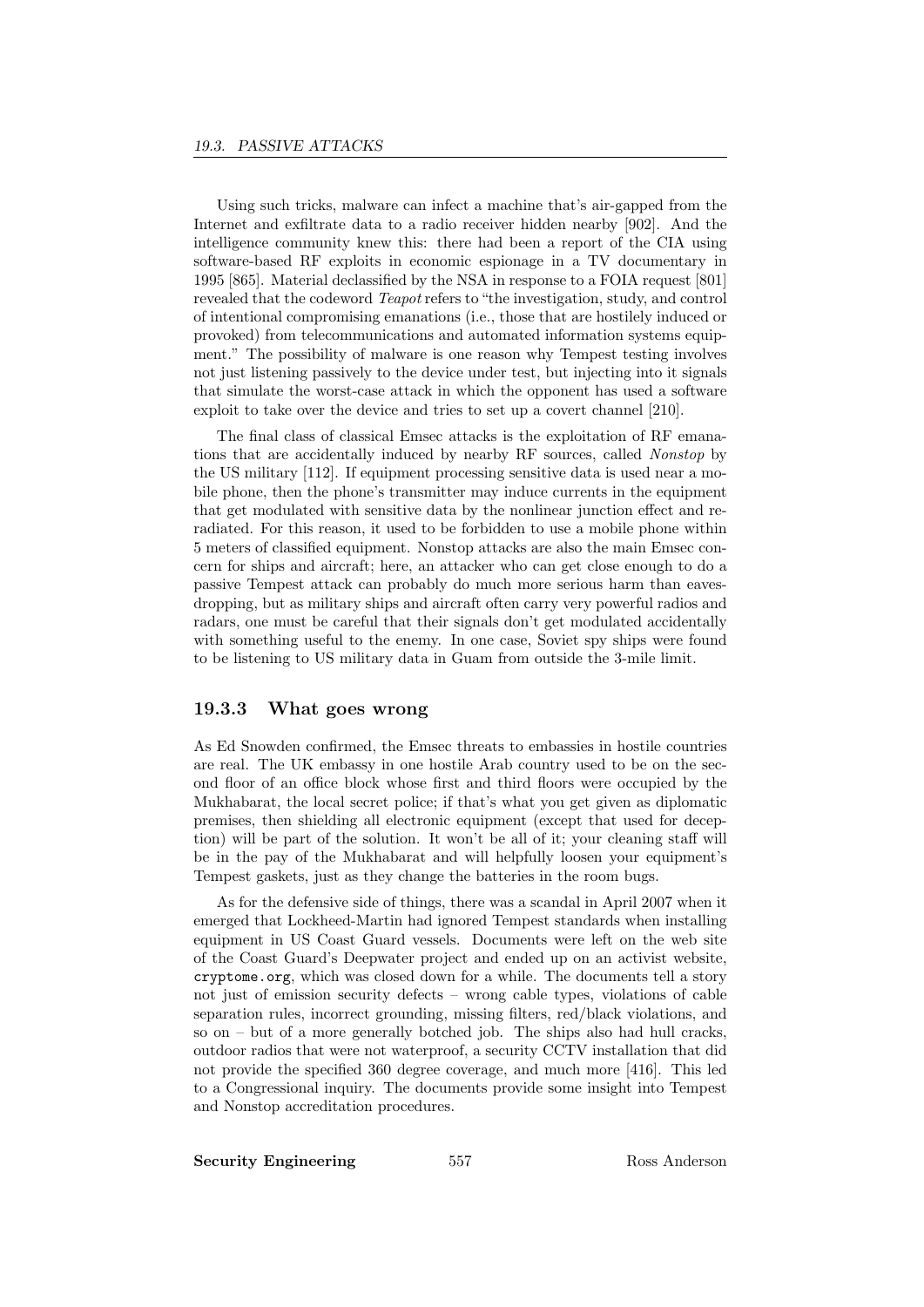The most recent development has been Tempest attacks on smartphones. Such devices do not have a design requirement to withstand a capable motivated opponent sitting in the next room with decent radio equipment; so it should have been no surprise when, in 2015, Gabriel Goller and Georg Sigl described how to go about extracting private keys from smartphones at a distance using passive RF monitoring  $[633]$ . The main difficulty with such attacks is that a phone's clock frequency typically varies with workload; if this frequency can somehow be fixed (e.g. by malware) then attacks become much easier – in fact, they reduce to a standard timing attack, of a kind I will now describe.

## 19.4 Attacks between and within computers

In the chapter on multilevel security, I remarked that Butler Lampson pointed out in 1973 covert channels may allow a process at high to signal down to low [918]. As a simple example, the high process can keep some shared resource busy at time  $t_i$  to signal that the *i*-th bit of a secret key is 1. If a machine is shared between high and low, and resources are not allocated in fixed slices, then the high process can signal by filling up the disk drive, or by using a lot of CPU cycles (some people call the former case a *storage channel* and the latter a *timing channel*, though in practice they can often be converted into each other). There are many others such as sequential process IDs, shared file locks and last access times on files – reimplementing all of these in a multilevel secure way is an enormous task. It's also possible to limit the covert channel capacity by introducing noise. Some machines have had randomised system clocks for this purpose. But some covert channel capacity almost always remains [656].

In classical multilevel-secure systems, it was considered a good result to get covert channel bandwidth down to one bit per second. This would make it hard to leak many Top Secret satellite images, but of course it would be trivial to leak a 256-bit crypto key. This is one of the reasons the NSA was traditionally suspicious of crypto in software.

In the mid-1990s, side-channel research was invigorated by the discovery of attacks on smartcards and other crypto implementations.

#### 19.4.1 Timing analysis

In 1996, Paul Kocher showed that many implementations of public-key algorithms such as RSA and DSA leaked key information through the amount of time they took [867]. When doing exponentiation, software typically steps through the secret exponent one bit at a time, and if the next bit is a one it does a multiply. Paul's idea was to guess the exponent one bit at a time, work through the consequences of this guess for the timing measurements, and see if it reduced their variance. This clever signal-processing technique was steadily refined. By 2003, David Brumley and Dan Boneh implemented a timing attack against Apache using OpenSSL, and showed how to extract the private key from a remote server by timing about a million decryptions [282]. Some implementations of public-key algorithms use blinding to prevent such attacks (OpenSSL did offer it as an option, but Apache didn't use it). In fact, there was a whole

Security Engineering 558 Ross Anderson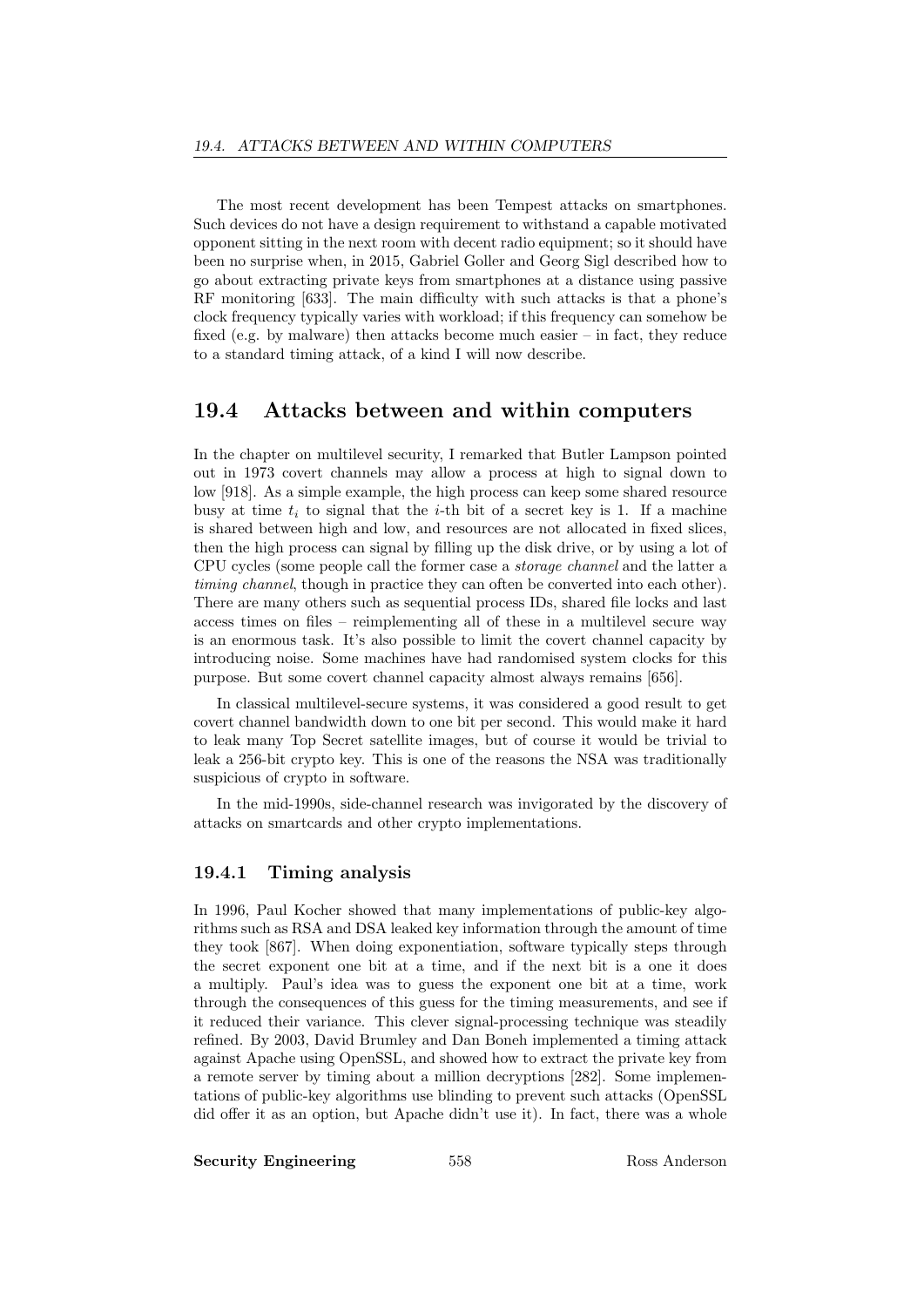series of timing attacks on SSL/TLS; despite this protocol's having been proven secure in the late 1990s, there has been about one attack a year since on its implementation, mostly using side channels.

Symmetric-key block ciphers are vulnerable too. John Kelsey, Bruce Schneier, David Wagner and Chris Hall had pointed out in 1998 that Rijndael, the algorithm that later became AES, is vulnerable to timing attacks based on cache misses [845]. The attacker can verify guesses about the output of the first round of the cipher by predicting whether the guessed value would cause a cache miss on S-box lookup, and verifying this against observation. A number of researchers improved this attack steadily since then, and a naïve implementation of AES can be broken by observing a few hundred encryptions [1201, 197, 1195]. Many crypto libraries and toolkits are vulnerable; you need to work out whether they are an issue for your application and if so what you're going to do. And it's not just the algorithms that leak; protocol and implementation features such as padding and error handling leak secrets too.

#### 19.4.2 Power analysis

Timing attacks can work from a distance, but if you can get up close to the target equipment, there's a lot more you can do. Smartcard makers were aware from the 1980s that information could leak through the power line and patented various defences; by the early 1990s, it appears to have been known to pay-TV hackers and to some government agencies that information could be gathered by simply measuring the current a card drew. Known as *power analysis* or *rail noise analysis*, this may involve as little as inserting a resistor in the ground line and connecting a digital storage scope across it to observe the device's current draw. An example of such a power trace can be seen in Figure 19.11. This shows how a password can be extracted from a microcontroller by guessing it a byte at a time and looking for a different power trace when the correct byte is guessed.

Different instructions have quite different power profiles, and, as you can see, the power consumption also depends on the data being processed. The main data-dependent contribution in many circumstances is from the bus driver transistors, which are quite large (see the top of Figure 18.6). Depending on the design, the current may vary by several hundred microamps over a period of several hundred nanoseconds for each bit of the bus whose state is changed [1051]. Thus the Hamming weight of the difference between each data byte and the preceding byte on the bus (the *transition count*) is visible to an attacker. In some devices, the Hamming weight of each data byte is available too [1054]. EEPROM reads and writes can give even stronger signals. If a wrong PIN guess leads to a PIN-retry counter being decremented, this may cause a sharp increase in current draw as a charge pump prepares to write memory (at this point, an attacker might even reset the card and try another PIN).

The effect of this leakage is not limited to password extraction. An attacker who understands (or guesses) how a cipher is implemented can obtain significant information about the card's secrets and in many cases deduce the value of the key in use. This was brought forcefully to the industry's attention in 1998 by Paul Kocher, when he adapted the signal-processing ideas developed for timing

Security Engineering 559 Ross Anderson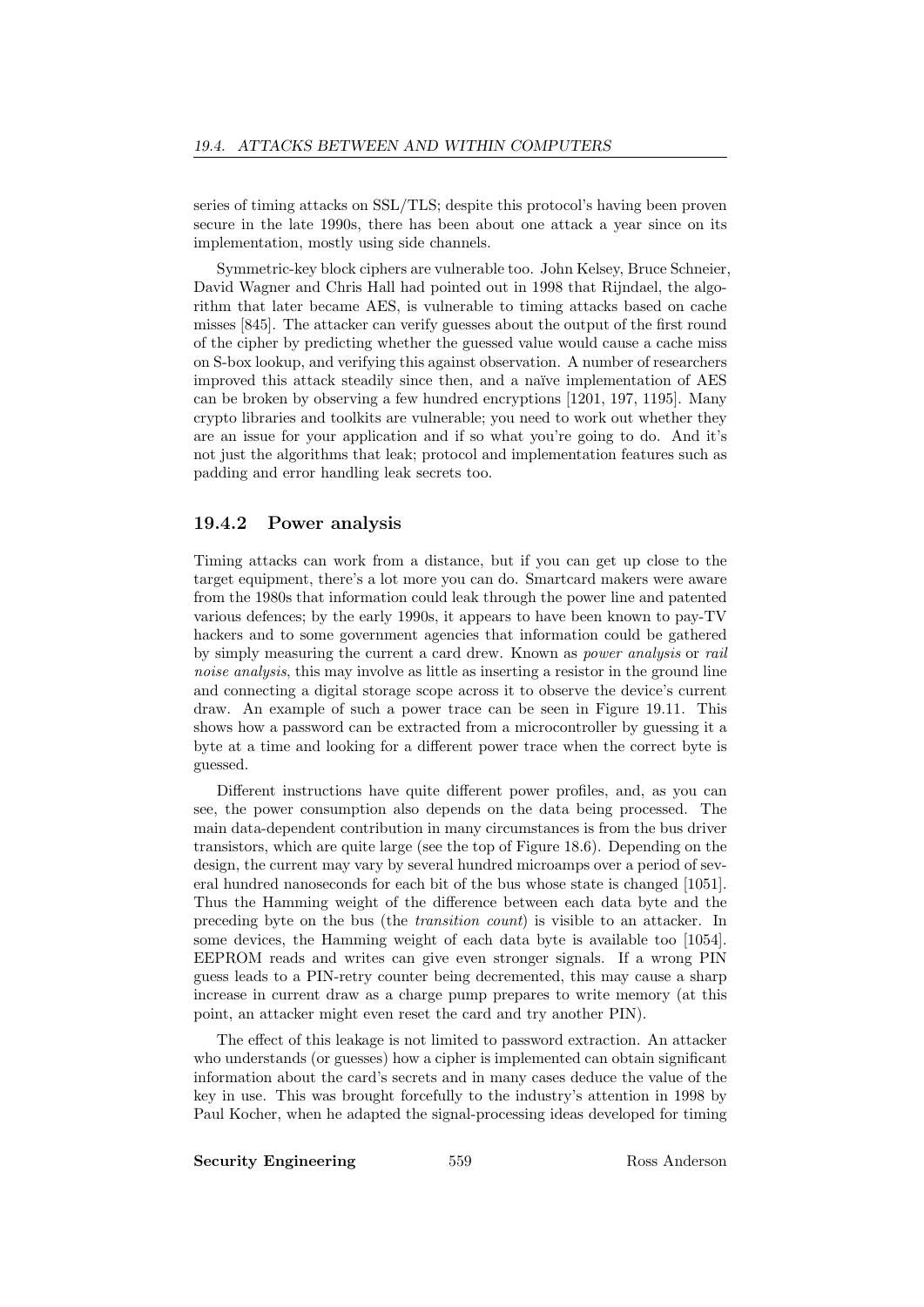

Figure 19.11: plot of the current measured during 256 single attempts to guess the first byte of a service password stored in the microcontroller at the heart of a car immobilizer (courtesy of Markus Kuhn and Sergei Skorobogatov).

attacks into an efficient technique to extract the key bits used in a block cipher such as DES from a collection of power traces, without knowing any implementation details of the card software [868]. This technique, known as *differential power analysis*, involves partitioning a set of power traces into subsets, then computing the difference of the averages of these subsets. If the subsets are correlated with information of interest, the difference should be nonzero [870].

As a concrete example, the attacker might collect several hundred traces of transactions with a target card, for which either the plaintext or the ciphertext is known. They then guess some of the cipher's internal state. In the case of DES, each round of the cipher has eight table look-ups in which six bits of the current input are xor'ed with six bits of key, and then used to look up a four-bit output from an S-box. So if it's the ciphertext to which the attacker has access, they will guess the six input bits to an S-box in the last round. The power traces are then sorted into two sets based on this guess and synchronized. Average traces are then computed and compared. The difference between the two average traces is called a *differential trace*.

The process is repeated for each of the 64 possible six-bit inputs to the target S-box. The correct input value – which separates the power traces into two sets each with a different  $S$ -box output value – will typically give a differential trace with a noticeable peak. Wrong guesses, however, give randomly-sorted traces, so the differential trace looks like random noise. In this way, the six keybits

Security Engineering 560 Ross Anderson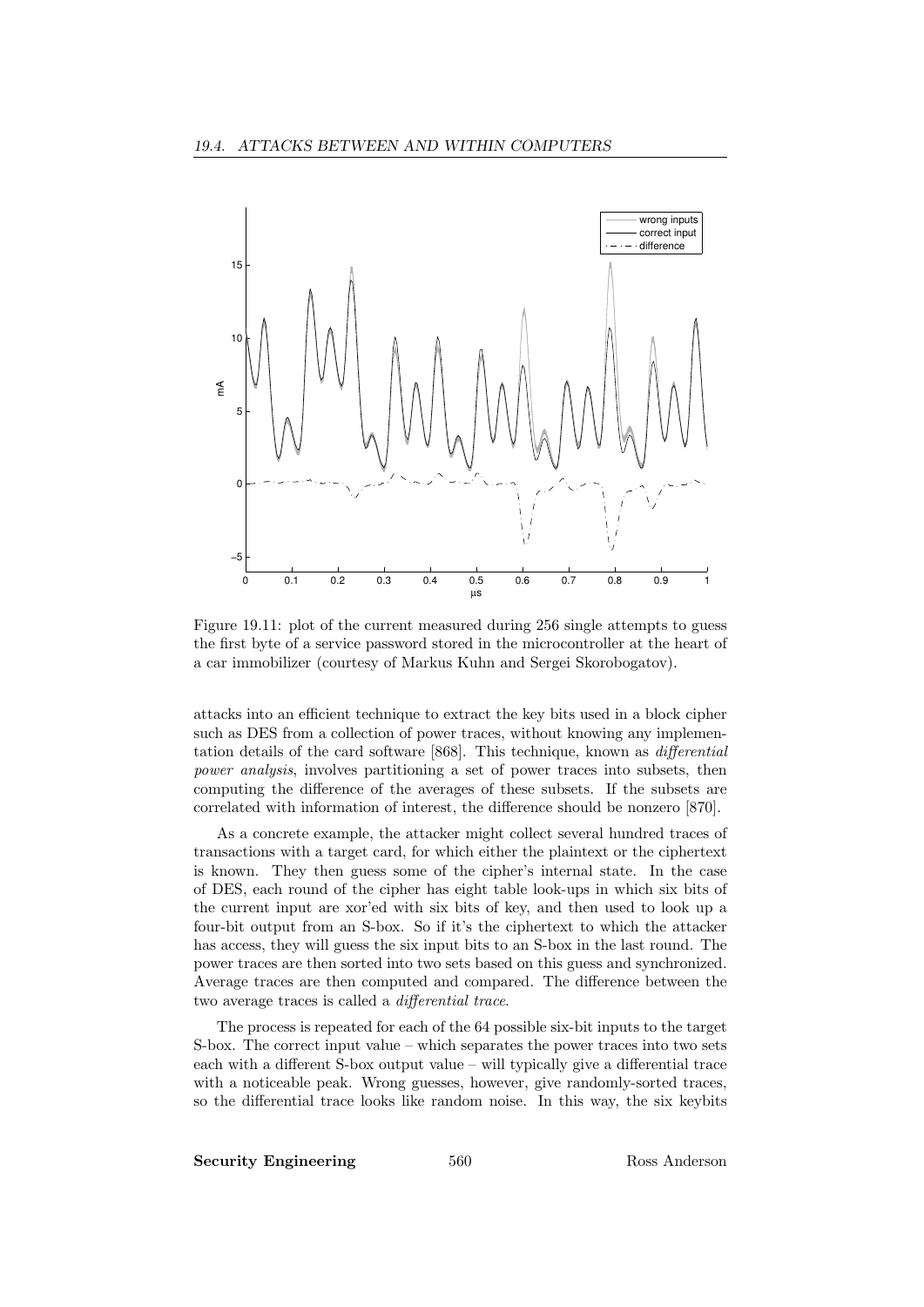that go to the S-box in question can be found, followed by the others used in the last round of the cipher. In the case of DES, this gives 48 of the 56 keybits, so the remainder can be found trivially.

The industry had not anticipated this attack, and all smartcards then on the market appeared vulnerable [868]. As it is a noninvasive attack, it can be carried out by modified terminal equipment against a bank card carried by an unsuspecting customer. So once the attacker has taken the trouble to understand a card and design a Trojan terminal, a large number of cards may be compromised at little marginal cost.

Paul's discovery held up the deployment of smartcards in banking for two or three years while people worked on defences. In fact, his company had patented many of the best ones, and ended up licensing them to most crypto vendors. Some work at the protocol level; for example, the EMV protocol for bank cards mandates (from version 4.1) that the key used to compute the MAC on a transaction be a session key derived from an on-card master key by encrypting a counter. In this way, no two ciphertexts visible outside the card are ever generated using the same key. Other defences include randomised clocking, to make trace alignment harder, and masking, where you introduce some offsets in each round and recalculate the S-boxes to compensate for them. This way, the implementation of the cipher changes every time it's invoked. With public-key algorithms, there are even stronger arguments for masking, because they also help mitigate fault attacks, which I'll discuss below. The more expensive cards have dedicated crypto engines for modular multiplication and for DES/AES. Testing a device for DPA resistance is not straightforward; there is a discussion by Paul Kocher at [869] and a 2011 survey article that discusses the practicalities of attack and defence at [870].

There are many variants on the theme. Attacks based on cache misses can measure power as well as the time taken to encrypt, as a miss activates a lot of circuitry to read nonvolatile memory; you can't stop cache attacks on AES just by using a timer to ensure that each encryption takes the same number of clock cycles. Another variant is to use different sensors: David Samyde and Jean-Jacques Quisquater created *electromagnetic analysis*, in which they move a tiny pickup coil over the surface of the chip to pick up local signals rather than relying simply on the whole device's current draw [1270]. And, as I noted in the last chapter, DPA can be combined with optical probing; Sergei Skorobogatov's optically-enhanced position-locked power analysis uses a laser to illuminate a single target transistor for half of the test runs, giving access not just to a Hamming weight of a computation, but a single targeted bit [1429].

The state of the art in 2019 is probably the *template attack* where the attacker studies a device's current draw closely for the instructions of interest and builds a multivariate Gaussian distribution giving the probability distribution for an observed trace given the instruction, the operands, the results and the state. For details, see for example Marios Choudary and Markus Kuhn [353]. It is also possible to use special hardware tools to capture a power trace with less noise, a significant factor in power analysis [1441].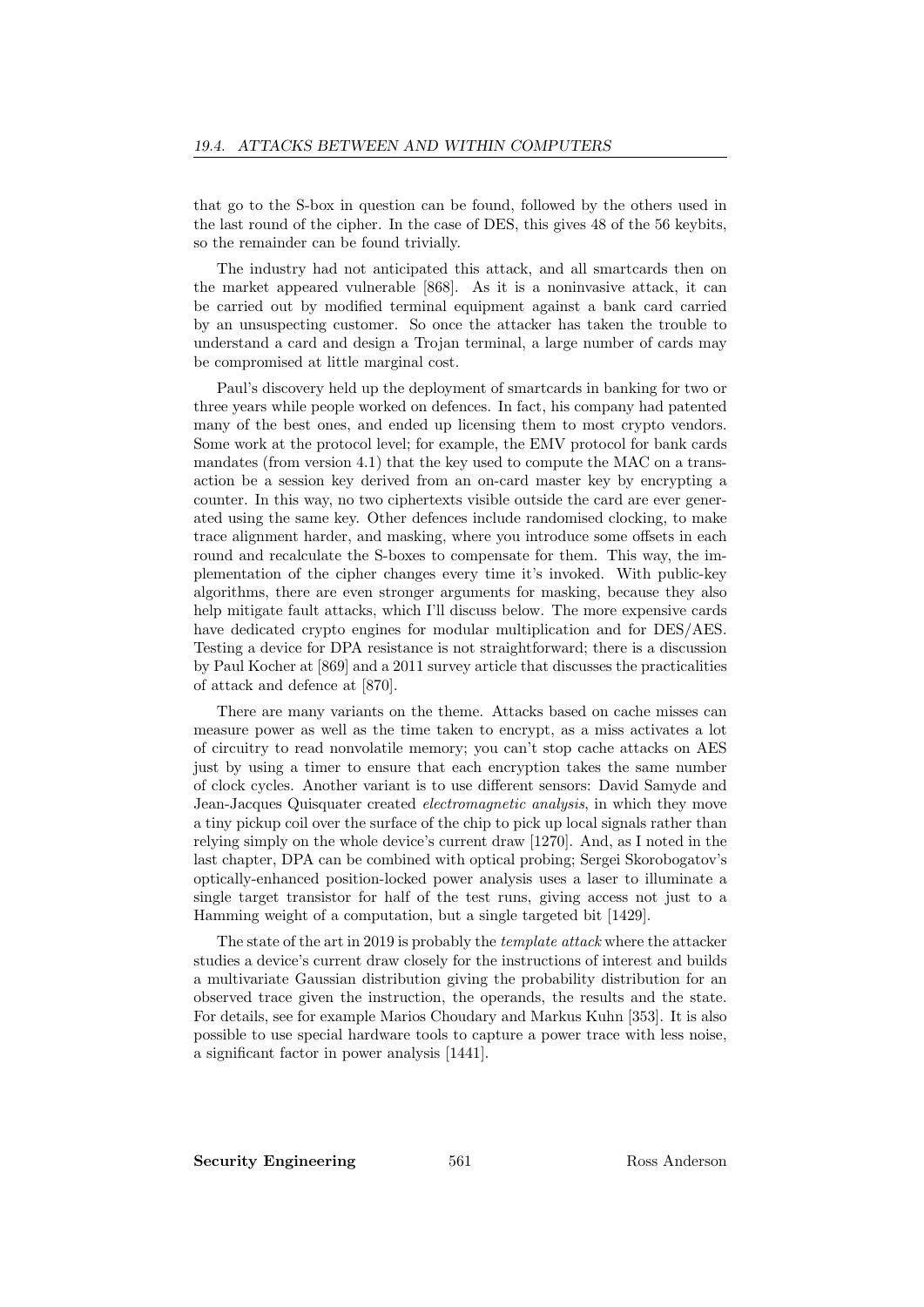#### 19.4.3 Glitching and differential fault analysis

In 1996 Markus Kuhn and I reported that many smartcards could be broken by inserting transients, or *glitches*, in their power or clock lines [86]. For example, one smartcard used in early banking applications had the feature that an unacceptably high clock frequency only triggered a reset after a number of cycles, so that transients would be less likely to cause false alarms. You could replace a single clock pulse with two much narrower pulses without causing a reset, but forcing the processor to execute a NOP instead of the instruction it was supposed to execute. This gives rise to a *selective code execution* attack where the attacker can step over jump instructions to bypass access controls, or construct his own program out of gadgets found in the card's own code.

The following year, Dan Boneh, Richard DeMillo and Richard Lipton noticed that a number of public key cryptographic algorithms break horribly if a random error can be induced [241]. For example, when doing an RSA signature the secret computation  $S = h(m)^d$  (mod *pq*) is carried out mod *p*, then mod *q*, and the results are then combined, as this is much faster. But if the card returns a defective signature  $S_p$  which is correct modulo  $p$  but incorrect modulo  $q$ , then we will have

$$
p = \gcd(pq, S_p^e - h(m))
$$

which breaks the system at once.

Also in 1997, Eli Biham and Adi Shamir pointed out that if we can set a given bit of memory to zero (or one), and we know where in memory a key is kept, we can find out the key by just doing an encryption, zeroising the leading bit, doing another encryption and seeing if the result's different, then zeroising the next bit and so on [203]. Optical probing turned out to be just the tool for this [1336], and using a laser to set key bits to zero one at a time has now become a routine reverse-engineering technique.

Glitches induced by lasers are not limited to attacks on chips. It turns out that if you fire a laser at a MEMS microphone, as used in phones and in voicecontrolled digital assistants such as Google Home and Amazon Alexa, it records a click. Kevin Fu and colleagues found that by modulating a laser pointer with spoken commands, they could activate such devices from tens of meters away – so they could order Alexa to unlock a house's front door by shining a laser pointer through the window from the garden [1494].

Many real-world attacks now use a combination of active and passive methods. I discussed Sergei Skorobogatov's optically enhanced position-locked power analysis[1429] in section 19.3 above. This uses a laser to partially ionise a target transistor while power analysis is carried out. And just as you can use a laser to turbocharge a power-analysis attack, you can use a power glitch to greatly increase the optical emissions from a chip for a short period of time, in order to distinguish specific memory writes. I discussed this in section 18.5.5 in the previous chapter.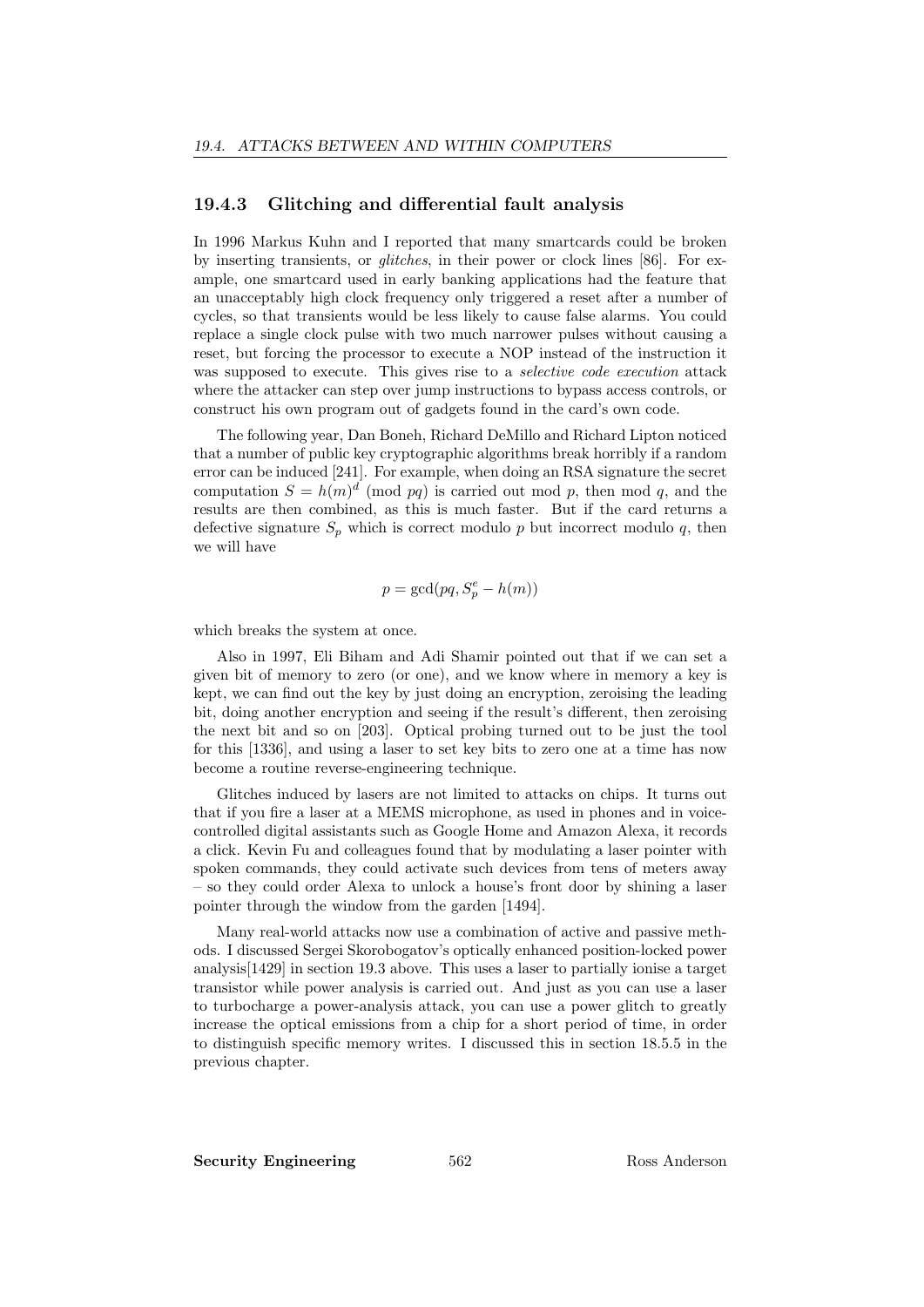#### 19.4.4 Rowhammer, CLKscrew and Plundervolt

One very serious chip-level side channel is when DRAM memory contents can leak into adjacent rows. In 2014, Yoongu Kim and colleagues at CMU found that DRAM manufactured in 2012 and 2013 was vulnerable to disturbance errors; repeatedly accessing a row in a modern DRAM chip causes bit flips in physicallyadjacent rows at consistently predictable bit locations [857]. The following year, Mark Seaborn and Thomas Dullien found how this hardware fault could be exploited by application code to gain kernel privileges [1374]. By the year after that, Kaveh Razavi and colleagues had shown how to use the technique to replace a strong public key with a weak one  $-$  with the effect that one virtual machine could attack a co-hosted target machine by subverting its OpenSSH public-key authentication, and also compromise the software update mechanism by forging GPG signatures from trusted keys [1282]. Although software mitigations are possible, the vulnerable type of DRAM is still in such wide use and the attacks can target so many different software mechanisms, that they may be around for some time.

CPUs are also vulnerable to hardware fault injection, using dynamic scaling of frequency and voltage. To save power, many modern CPUs change frequency in response to load, and scale the voltage appropriately. In 2017 Adrian Tang, Simha Sethumadhavan, and Salvatore Stolfo discovered that they could overclock the Arm processor on a Nexus 6, defeating TrustZone to extract crypto keys and escalate privilege [1503]. In 2019, Kit Murdock and colleagues dicovered that an undocumented voltage scaling interface in Intel Core processors could be exploited to cause an undervoltage that was just sufficient to inject faults with an exploitable probability in multiply and AES operations, allowing RSA and AES keys to be extracted using fault analysis from SGX exclaves[1100].

The only proper long-term solution will lie in more defensive hardware design. This will not be trivial: just increasing the DRAM refresh rate increases device power consumption, as would less aggressive frequency scaling. Two of the scientists who discovered Rowhammer, Onur Mutlu and Jeremie Kim, suggest that when the memory controller closes a row, then it refreshes the adjacent rows with a probability tuned to the dependability of the chip [1103]. This may in turn add more complexity at the system level. Given that ever more side channels will lurk in new chip technologies as firms push devices ever closer to the boundaries set by physics, a more principled approach is needed to semiconductor security. Chip vendors are learning the hard way that they need to involve good security engineers at design time, rather than just hoping to patch stuff later. When failures emerge at the level of a popular semiconductor process, or a widely-used CPU, remediation is expensive.

#### 19.4.5 Meltdown and Spectre

The latest tsunami to hit the chipmakers (and indeed the whole information security world) is a family of attacks based on CPU microarchitecture. The story starts in 2005, when Colin Percival found that AES cache misses could be used by an attacker to observe an encryption operation in another hyperthread on the same Intel CPU; by pulling data into the L1 cache, then measuring a

Security Engineering 563 Ross Anderson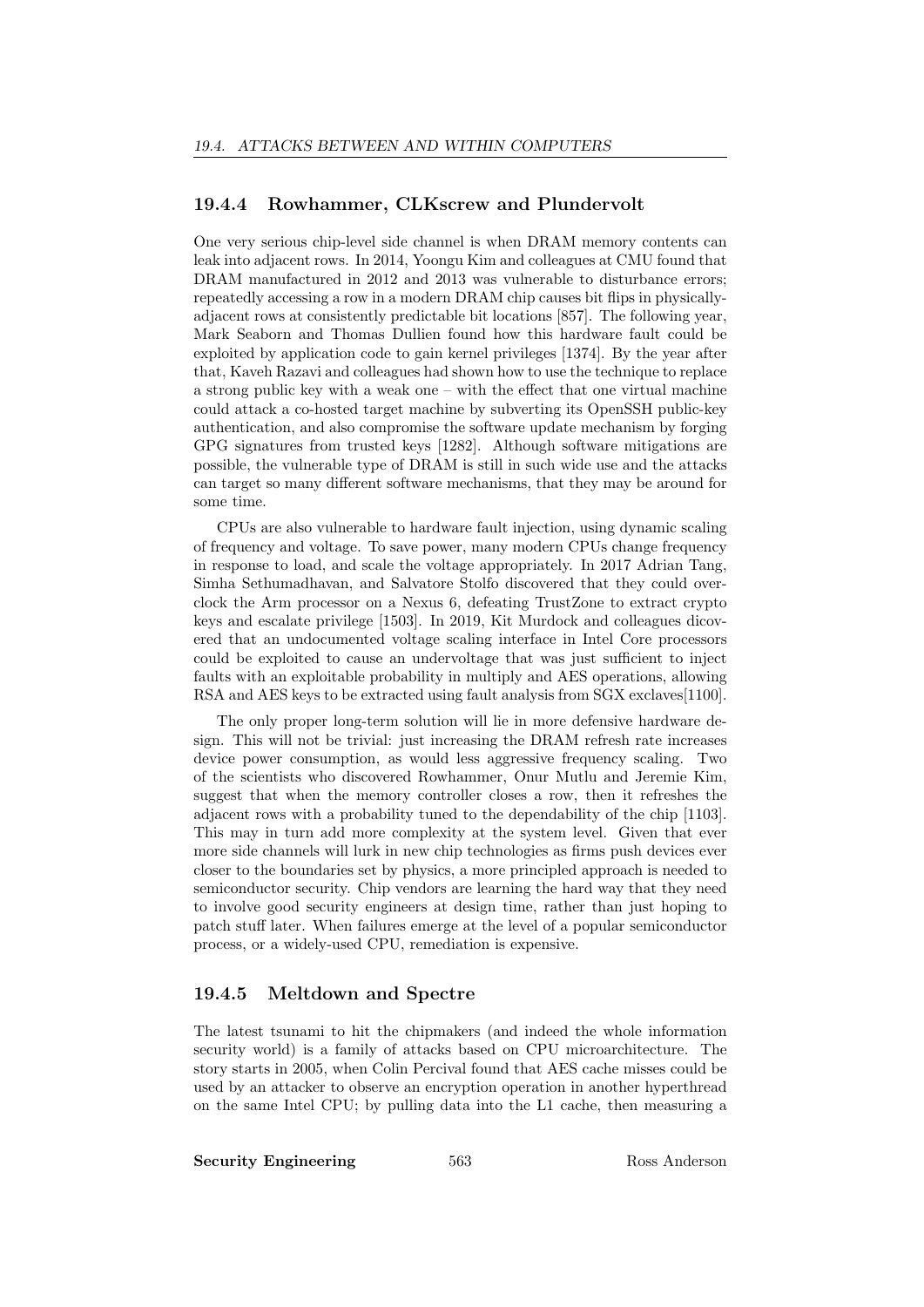moment later how long it takes to access the same data, you can see whether your data were evicted by the other hyperthread [1219]. Two years later, Onur Aciiçmez, Çetin Kaya Koç and Jean-Pierre Seifert invented branch prediction analysis (BPA). Modern high-performance CPUs have a superscalar architecture in which the CPU no longer fetches and executes one instruction at a time, but has a pipeline that fetches as many as a dozen instructions ahead, and tries to predict which branch the code will take. BPA enabled a spy thread to extract a secret key from a parallel crypto thread by observing the CPU's branchprediction state; a misprediction imposed a penalty of 20 cycles at the time; in the best circumstances, an RSA private key could be extracted from observing a single signature [11]. Others explored other cache behaviour; in 2015, Fangfei Liu, Yuval Yarom and colleagues showed that the L3 cache gave practical *prime and probe* cross-core attacks that enabled the recovery of GPG private keys [957]. By 2017, the Cachezoom attack allowed an attacker to extract keys from SGX enclaves [1074]. So this was a field in which, over a decade of work, a number of ideas were coming together; the CPU vendors should perhaps have been paying more attention.

In early 2018, the Meltdown and Spectre attacks were disclosed. They both exploit speculative memory reads, and build on the previous work on prime-andprobe, branch prediction and cache side-channels. They are so serious that both Intel and Arm announced that they will redesign their CPUs to block them; but that will take years, and in the meantime software mitigations (where available) may cause a 15% performance hit with some workloads, and occasional reboots. Given that the world's data centres consume perhaps 3% of all electric power, this is potentially a big deal.

Meltdown creates a race condition between memory access and privilege checking, and reads out forbidden memory via a cache side channel. It was discovered independently by multiple researchers who disclosed their findings responsibly to the chip makers and then consolidated their results [954]. The chip makers spent much of 2017 working secretly on bug fixes.

Spectre was disclosed at the same time, having also been discovered by many of the same teams. It's actually a (growing) family of vulnerabilities exploiting the branch prediction logic that is a special case of speculative execution. This logic tries to guess which code path will be taken after a conditional jump, and rogue software can train it to mispredict. The CPU will then fetch instructions that will never be executed, and if some of these perform forbidden operations – such as when a user program reads protected kernel memory – then the protected pages may be fetched from cache. Even if they are never read – so the accesscontrol check is never done – this gives a reliable timing side-channel that enables an attacker to observe crypto key material [872]. In short, even if a CPU's execution is formally correct, all sorts of lower-level optimisations can make the timing depend on secret data, and a whole series of Spectre variants have come along to exploit this. While Meltdown read a target process's data directly, Spectre tricks the target process into revealing its data via side-channels.

The Spectre family of attacks keeps on growing; shortly after Spectre was announced, researchers discovered a variant called Foreshadow that cracks many of the features on Intel processors that Spectre didn't, including SGX and system management mode [290]. The 2019 security conferences have seen a whole series

Security Engineering 564 Ross Anderson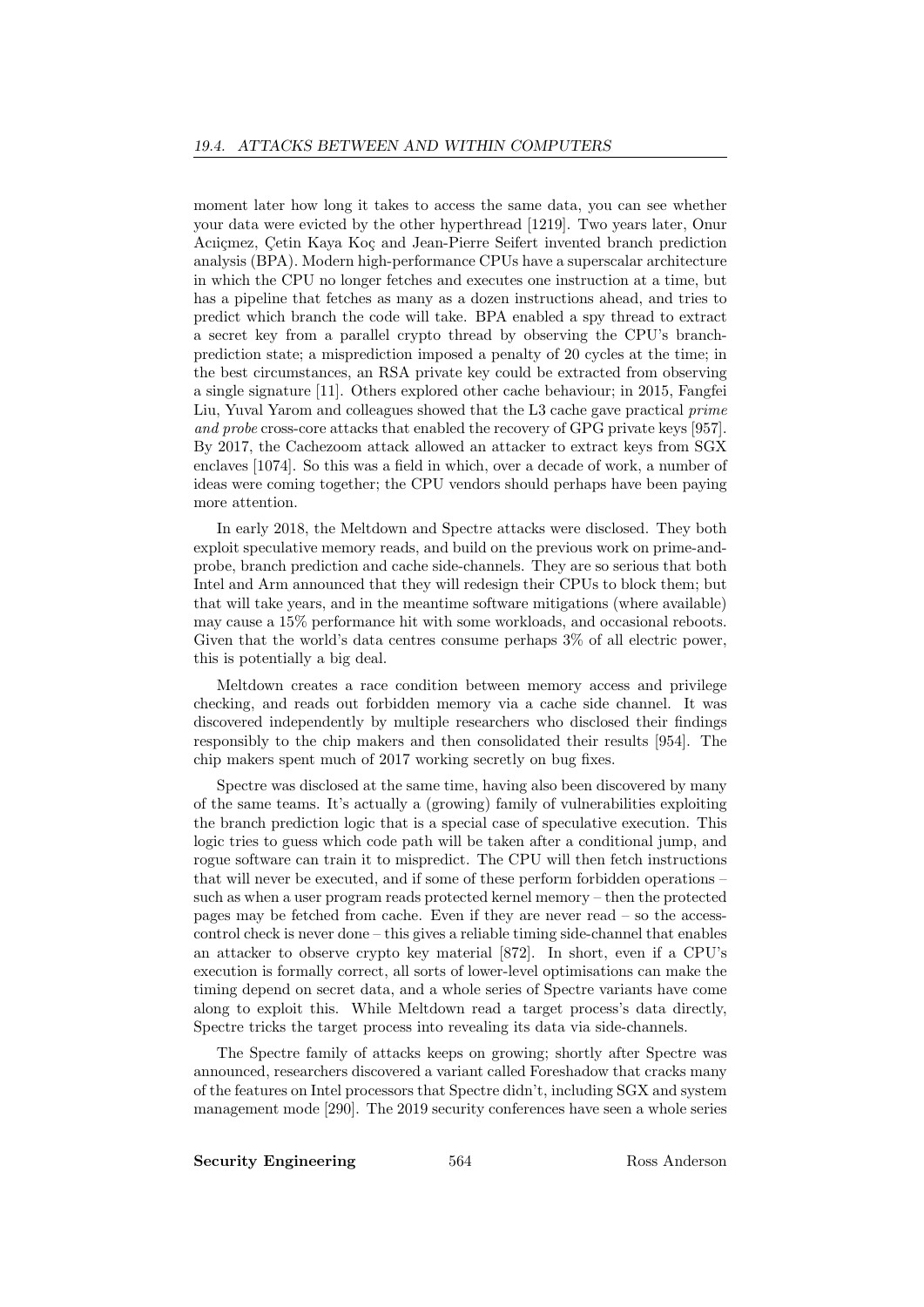of other attacks that exploit subtle microarchitectural features: Zombieload, Fallout, Smotherspectre and RAMBleed to name but four. Pretty well all CPUs now use branch prediction – except the tiniest – and have become so complex that there are lots of side channels. Finding them at design time isn't easy, as the tools the chipmakers developed for verifying their designs merely check that the logic gives the right answer – not how long it takes. The reason they're now being found is that the formerly sleepy backwater of microarchitectural covert channels suddenly became the hottest topic in security research, and hundreds of bright research students are suddenly looking hard. Fixing everything they find will take years, and given the nature of the technology I doubt that everything will ever be fixed. Arm, for example, has introduced new barrier instructions CSDB, SSBB and PSSBB. After CSDB appears in code, for example, no instruction may be speculatively executed using predicted data or state [111]. There's also a new data field CVS2 from v8.5A onwards to indicate the presence of mitigations against adversarial prediction training. It will take perhaps four years to get this all into silicon, and several more for the necessary support to appear in software toolchains – and longer still for programmers to learn to use it all. Many programmers won't bother, and many managers' reaction to such wicked and complex problems will be denial.

So, during the 2020s, any crypto that you do on CPUs that also run untrustworthy processes is potentially at risk. Quite possibly all CPUs of any size will eventually acquire cryptoprocessors, with hardware engines that do AES, ECDH, ECDSA and so on in constant time. (But that then opens up a whole lot of new cans of worms, as we'll discuss in the chapter on Advanced Cryptographic Engineering.)

## 19.5 Environmental side channels

The past twenty years have seen a host of side-channel attacks that exploit human behaviour and the environment of the device. Such attacks exploit acoustics, optics, device motion and combinations too; once attackers figure out how to recover text from the sound of someone typing, they can apply the same techniques to keystroke timings observed by other means, such as on the network or by measuring device motion.

#### 19.5.1 Acoustic side-channels

Acoustic security has a long history in terms of preventing people or devices eavesdropping on sensitive conversations, as I mentioned in section 19.2.2 above. As for listening to machines, the first case may have been during the Suez crisis in 1956, when the British figured out the settings of the Egyptian embassy's Hagelin cipher machine using a phone bug. There was later a 'folk rumour' that the agencies were able to tell what someone was typing on the old IBM Selectric typewriter by just recording the sound they made, and that data could be recovered from the noise made by dot matrix printers [277]. It later turned out that the KGB had indeed bugged IBM typewriters in the US embassy in Moscow from 1976 to 1984, though they used magnetic bugs rather than micro-

Security Engineering 565 Ross Anderson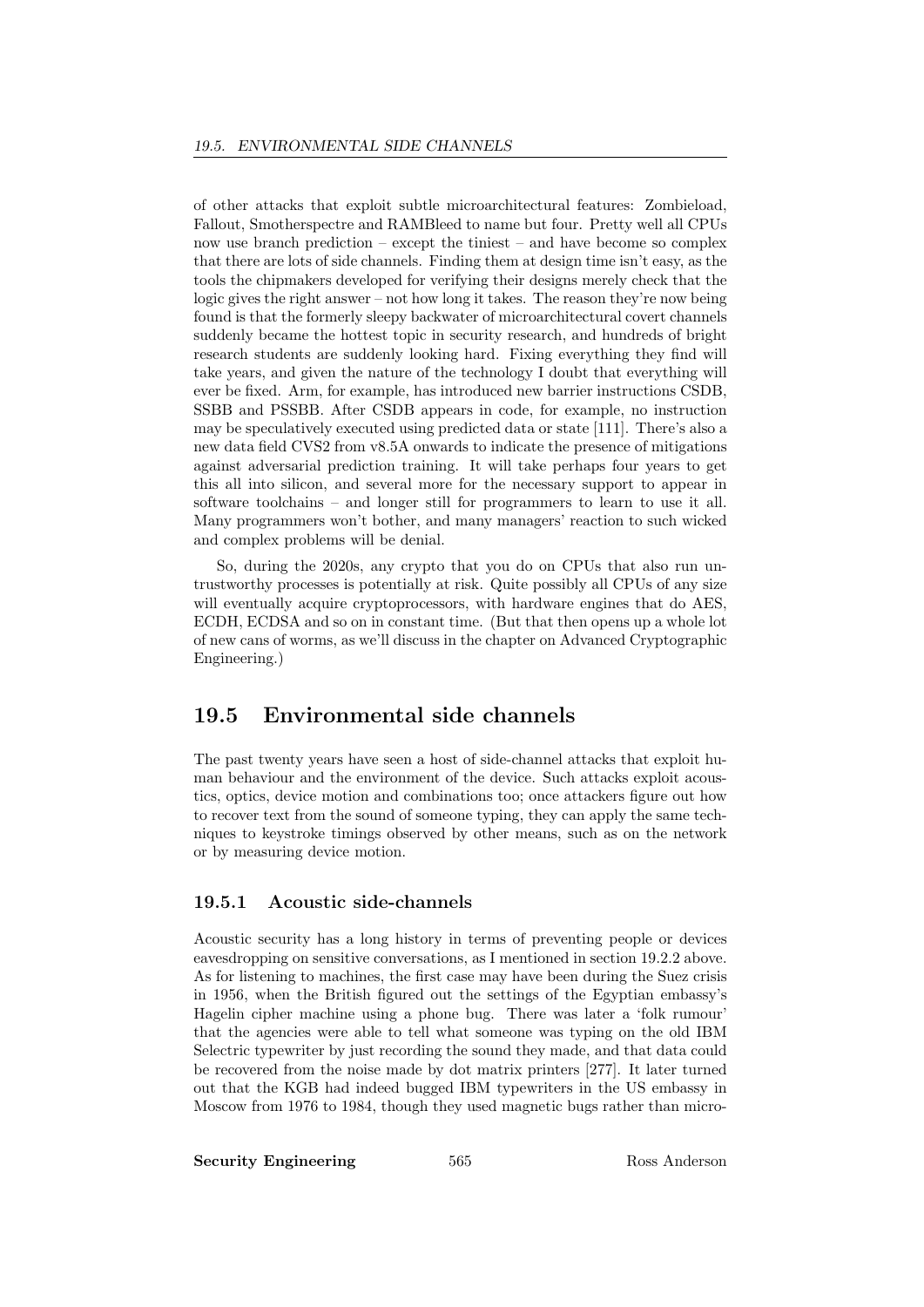#### phones [644].

In 2001, Dawn Song, David Wagner and Xuqing Tian showed that the timing of keystrokes contained enough information for an opponent to recover a lot of information merely by observing traffic encrypted under SSH. As each keystroke is sent in a separate packet when SSH is used in interactive mode, encrypted packet timing gives precise inter-keystroke timing and even a simple hidden Markov model gives about one bit of information per keystroke pair about the content; they noted that this would enable an attacker about a factor of 50 advantage in guessing a password whose encrypted value he'd observed [1459].

In 2004, Dmitri Asonov and Rakesh Agrawal showed that the different keys on a computer keyboard made sufficiently different sounds. They trained a neural network to recognise the clicks made by key presses on a target keyboard and concluded that someone's typing could be picked up from acoustic emanations with an error rate of only a few percent [116]. In 2005, Li Zhuang, Feng Zhou, and Doug Tygar combined these threads to come up with an even more powerful attack. Given a recording of someone typing text in English for about ten minutes on an unknown keyboard, they recognised the individual keys, then used the inter-keypress times and the known statistics of English to figure out which key was which. Thus they could decode text from a recording of a keyboard to which they had never had access [1668]. Other researchers quickly joined in; by the following year, Yigael Berger, Avishai Wool, and Arie Yeredor had shown that with improved signal-processing algorithms, acoustic reconstruction could be made much more efficient [196].

Others took acoustic analysis down to a much lower level: Eran Tromer and Adi Shamir showed that keys leak via the acoustic emanations from a PC, generated mostly at frequencies above 10KHz by capacitors on the motherboard [1541].

The deep neural network revolution that began in 2012 enabled much more information to be wrung out of such signals, and by 2016 Alberto Compagno and colleagues had shown that if you type while talking to someone over Skype, they can reconstruct a lot of what you're typing [386]. Also in 2016, Mengyuan Li and colleagues had shown that when you type on a smartphone, your finger motions interfere with the RF signal in ways that change the multipath behaviour on wifi enough to modulate the channel state information; this enables a rogue wifi hotspot to infer keystroke information [946]. By 2017, Ilia Shumailov had figured out how one app on a mobile phone could recover passwords and PINs typed into another app by listening to the taps on the screen, using the two microphones in the device [1400]. Such *time-difference-of-arrival* (TDOA) processing had previously been the domain of sophisticated electronic-warfare kit; here was an application in your pocket, and that would enable a rogue app to steal your online banking password, even despite the protection available if the password entry mechanism is implemented in the Trusted Execution Environment, so malware cannot tap it directly.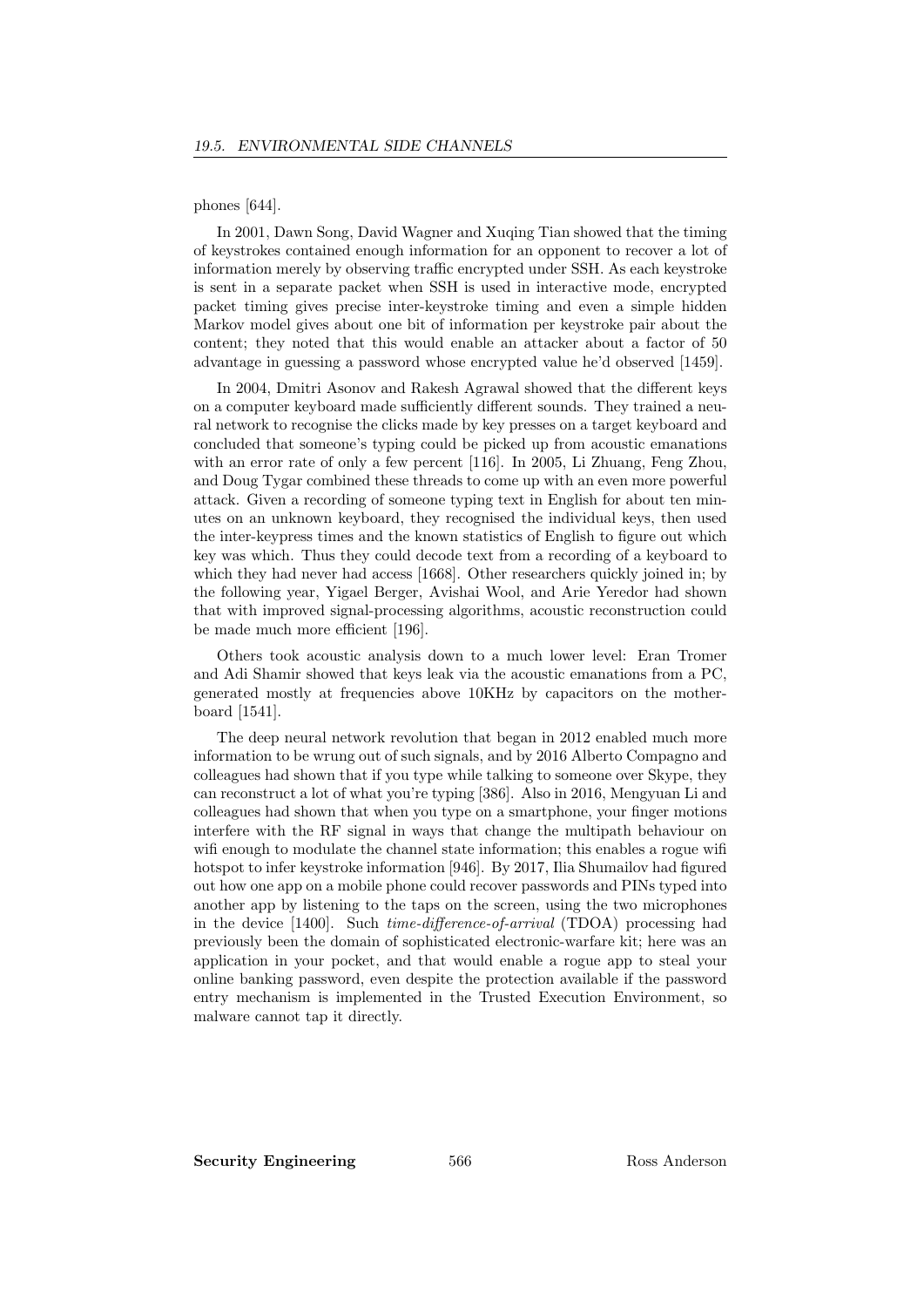#### 19.5.2 Optical side-channels

Turning now to optics, there are obvious optical side-channels such as *shoulder surfing*, where someone watches your PIN over your shoulder at an ATM and then picks your pocket; ATM crime gangs have also used CCTV cameras in shop ceilings above a PIN entry device, and even in furniture vans parked next to a cash machine. And now that everyone has a camera in their pocket and a 3-d printer in their den, physical keys are easy to duplicate – even by someone watching at a distance. But there is much, much more.

Have you ever looked across a city at night, and seen someone working late in their office, their face and shirt lit up by the diffuse reflected glow from their computer monitor? Did you ever stop to wonder whether any information might be recovered from the glow? In 2002 Markus Kuhn showed that the answer was 'pretty well everything': he hooked up a high-performance photomultiplier tube to an oscilloscope, and found that the light from the blue and green phosphors used in common VDU tubes decays after a few microseconds. As a result, the diffuse reflected glow contains much of the screen information, encoded in the time domain. Thus, given a telescope, a photomultiplier tube and suitable image-processing software, it was possible to read the computer screen at which a banker was looking by decoding the light scattered from his face or his shirt [899]. (According to Ed Snowden, this was one of the techniques the NSA used to spy on foreign embassies, and went under the code-name 'Ocean'.)

The next headline was from Joe Loughry and David Umphress, who looked at the LED status indicators found on the data serial lines of PCs, modems, routers and other communications equipment. They found that a significant number of them were transmitting the serial data optically: 11 out of 12 modems tested, 2 out of 7 routers, and one data storage device. The designers were just driving the tell-tale light off the serial data line, without stopping to realise that the LED had sufficient bandwidth to transmit the data to a waiting telescope [968].

#### 19.5.3 Other side-channels

Thermal covert channels arrived in 2006, when Steven Murdoch discovered that a typical computer's clock skew, which can be measured remotely, showed diurnal variation, and realised this was a function of ambient temperature. His experiments showed that unless a machine's owner takes countermeasures, anyone who can extract accurate timestamps from it can measure its CPU load; and this raises the question of whether an attacker can find where in the world a hidden machine is located. The longitude comes from the time zone, and the latitude (more slowly) from the seasons. So hiding behind an anonymity service such as Tor might not be as easy as it looks [1095, 1096].

It had long been known that oily fingerprint residues can compromise fingerprint scanners, as we discuss in the chapter on biometrics. However they also leave traces on touchscreens, and after these started being used on phones, Adam Aviv documented the *smudge attack*: these residues are a very effective way of breaking the pattern lock commonly used on Android devices [125].

He also developed the use of the smartphone's accelerometer as a side-

Security Engineering 567 Ross Anderson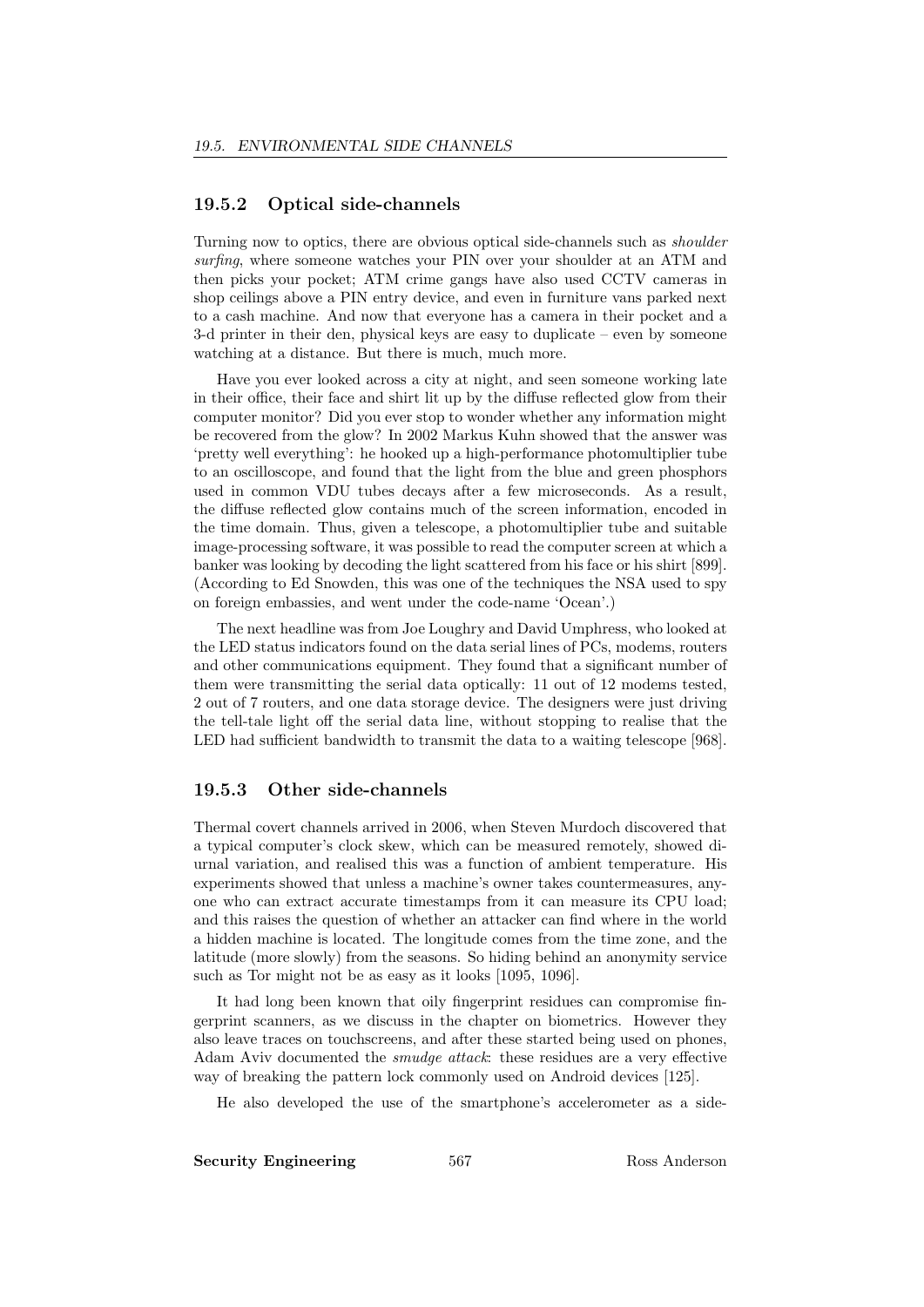channel, finding that the phone's rocking motion as the user typed would reveal significant information. Even in uncontrolled settings, while users were walking, his model could classify 20% of PINs and 40% of unlock patterns within 5 attempts [126]. The accelerometer had already been used by Philip Marquardt and others to decode the vibrations from a nearby conventional computer keyboard [997]. Liang Cai and Hao Chen then studied using both the accelerometer and gyro, finding that the latter was more effective, and allowed a 4-digit PIN to be guessed about 80 times better than by chance [309]. Laurent Simon and I then played with turning the camera into a virtual gyroscope, as the phone tilts when you tap in a PIN; we found that camera plus microphone was just as good as the gyro for keystroke inference [1417]. Gesture typing also leaks; text entered into one app can be read by others, although this is a technical side channel that exploits shared interrupt state [1418].

The arrival of the Apple watch in 2015 prompted people to study smartwatch side channels; by the end of the year, Xiangyu Liu and colleagues had shown that a smartwatch not only allows you to do the accelerometer inference attacks on smartphone PIN entry, but also to reconstruct text typed at a normal keyboard – though if you wear it on your left wrist you get more accuracy with the lefthand letters [958].

Are these side channels a big deal? The answer appears to be 'not yet'. Joel Reardon and colleagues studied 88,000 apps from the Google Play Store and reported in 2019 that while over 12,000 had the means to exploit side channels to observe other apps or system data, or to communicate in ways that they shouldn't, only 61 actually did so [1283]. However, the security engineer must remain aware that as we move to devices such as smartphones with a rich set of sensors, we get a rich set of side channel that make it ever more difficult to confine information to specific apps and contexts. As we move to a world with gazillions of smart objects, the number and type of side channels will multiply. I wouldn't be surprised if this gives us a really nasty surprise one day.

# 19.6 Social side channels

Many side channels occur at the application layer, and are often overlooked. One classic example is an increase in pizza deliveries to the Pentagon leaking the fact of a forthcoming military operation. A more subtle example is that personal health information derived from visits to genitourinary medicine clinics is considered specially sensitive in the UK, and can't be shared with the GP unless the patient consents. In one case, a woman's visit to a GUM clinic leaked when the insurer failed to recall her for a smear test that her GP knew was due [1059]. The insurer knew that a smear test had been done already by the clinic, and didn't want to pay twice.

I've already discussed such issues at length in the chapter on Inference Control and don't propose to duplicate that discussion here. I'll merely note that this is also a high-impact family of side channels. Policymakers and the tech industry have both pretended for years to believe that de-identification of sensitive data such as medical records makes it non-sensitive and thus suitable to be treated as an industrial raw material. This is emphatically not the case, as

Security Engineering 568 Ross Anderson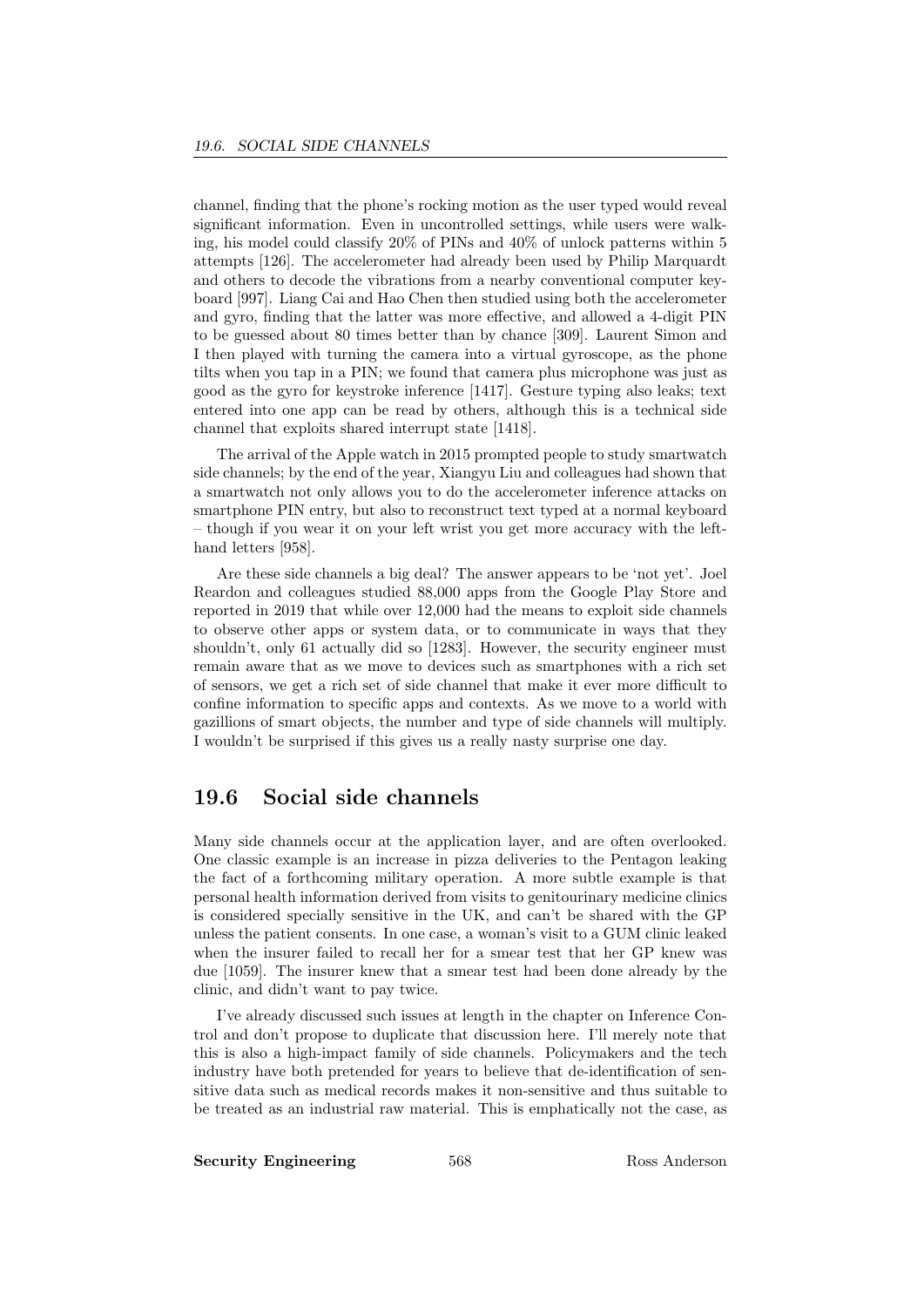one scandal after another has brought home – leading among other things to the EU General Data Protection Regulation.

Social side channels also play a role on the philosophical side of technology policy debates; for example, Helen Nissenbaum has gone so far as to define privacy as 'contextual integrity'. Most privacy failures that do real harm result from information from one context (such as the clinic) ending up in another (such as a newspaper). Ubiquitous devices with complex side channels are not the only issue; the mass collection of data that's used for advertising without effective opt-outs leads to much more leakage. I'll discuss this later in the chapter on 'Surveillance or Privacy?'

# 19.7 Summary

Side-channel attacks include a whole range of threats in which the security of systems can be subverted by compromising emanations, whether from unintentional radio frequency or conducted electromagnetic signals, to leakage through shared computational state, to the wide range of sensors found in modern mobile phones and other consumer devices and to leakage via social context too. Side channel leakage is a huge topic and it will get more complex still as we get software and sensors in just about everything. Which side channels pose a real threat will of course depend on the application, and most of them will remain of academic interest most of the time. But occasionally, they'll bite. So the security engineer needs to be aware of the risks.

# Research Problems

Many of the research papers in the top security conferences in 2019 are about side channels, particularly side-channel attacks on processors that undermine access controls and enclaves, and side-channel attacks on security chips that enable TPMs or payment cards to be defeated. Back in 2015, the emphasis was on side-channel attacks on phones, smart watches and other physical devices. Social side-channels continue to be of interest and drive research into privacy.

Side-channel vulnerabilities are becoming ubiquitous as systems get more complex. More complex supply chains made bug fixes harder, and sometimes vulnerabilities just won't be fixed as it would cost too much in terms of performance, effort or cash. Attacks become easier as techniques are honed and software gets passed around. This applies to classical tempest attacks too, as *software radios* – radios that digitize a signal at the intermediate frequency stage and do all the subsequent processing in software – are no longer an expensive military curiosity [912] but are now ubiquitous in cellular radio base stations, GPS receivers, IoT devices, and even hobbyists' bedrooms. The explosion of interest in machine learning is bound to have an effect, improving attacks everywhere from Tempest through power analysis to the exploitation of social channels. It's hard to predict which side channels will scale up to become another billion-dollar issue, but it's a good bet that some of them will.

Security Engineering 569 Ross Anderson